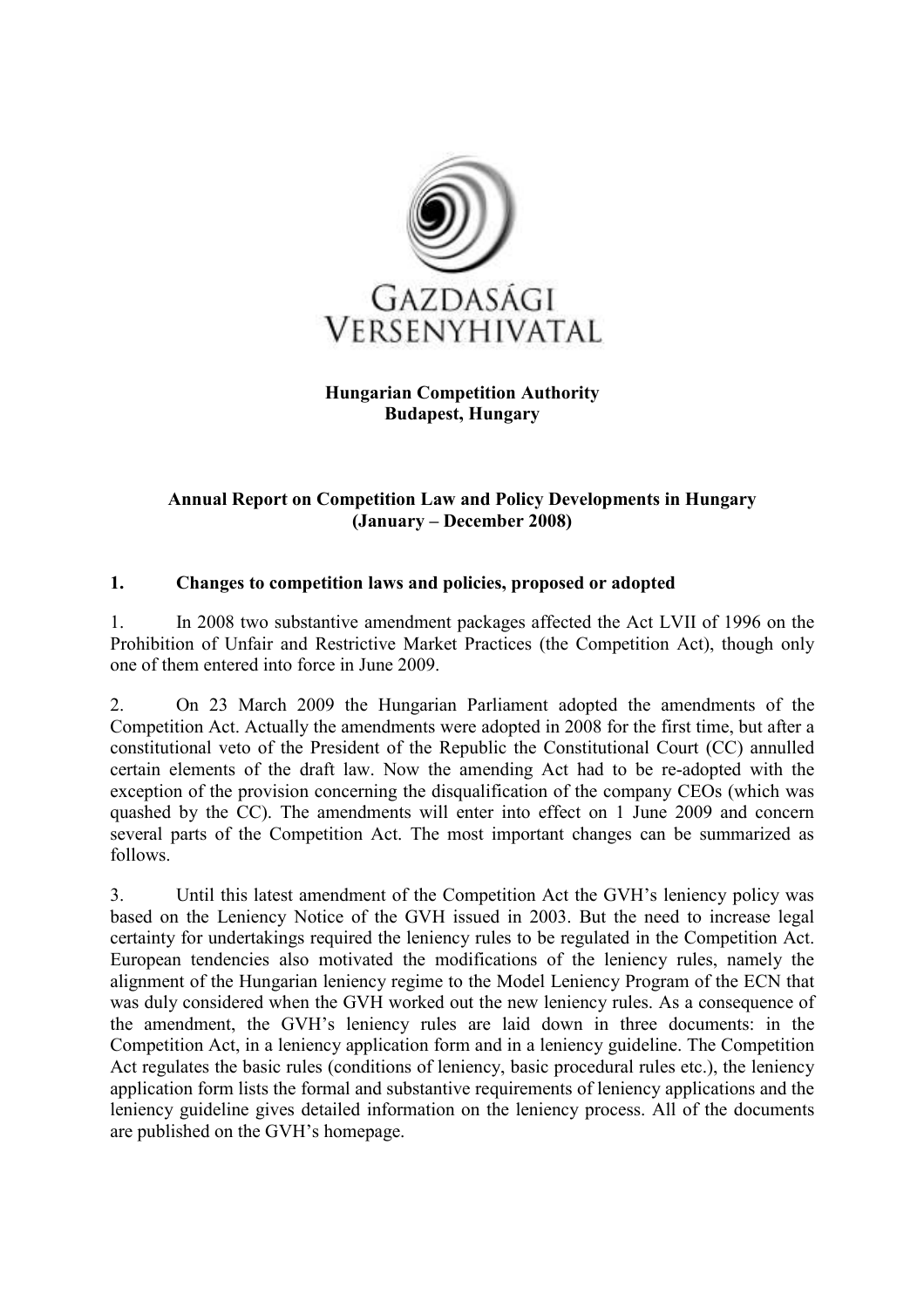4. The new system is very much similar to the previous rules, but it also contains several new solutions that are beneficial for undertakings. These rules follow the solutions of the ECN Model Programme. For instance: while abolishing hypothetical applications, the GVH introduced a non-discretionary marker system, a summary application system and the possibility of submitting oral applications. In addition, the leniency application form gives detailed information on what type and quality of information should be submitted with the leniency application. The leniency guideline details the co-operation of the leniency applicant. According to the new provisions, an undertaking that coerced another undertaking to participate in a cartel, is not excluded in the future from getting reduction. There are detailed rules on how the GVH uses the submitted information until it makes a conditional decision on immunity and on what happens if the applicant withdraws the applications or if it is refused by the GVH. In the new regime, the decision-making body of the GVH, the Competition Council is responsible for delivering both the conditional and the final decision on leniency.

5. The new rules increase the transparency and legal certainty concerning the lodging and handling of leniency applications and as a result – according to the expectations of the GVH – they will increase the number of the applications. The incorporation of leniency rules into the Competition Act would also raise public awareness towards the instrument of leniency.

6. Other changes concerning cartels established by this latest amendment of the Competition Act set up more favourable liability rules for the undertakings taking advantage of the leniency policy, as these undertakings do not have to pay compensation in private enforcement claims until it can be collected from other cartel members. Another new provision of the Competition Act facilitates private enforcement by introducing the refutable presumption that, unless opposite is proved, the cartel raised prices by 10% at least.

7. Concerning mergers, the new rules replace the dominance test by new substantive test, the so-called SLC test. The merger procedural fees and the amount of fine payable in the case of a failure to apply for authorisation are increased by the amendments.

8. The amendments also affected the competition culture developing activities and possibilities of the GVH. The new rules put at the Authority's disposal ten per cent of the total average amount of the fines collected in the two previous years (it has been five per cent of the previous year's fines so far) and extend the scope of activities to the support of EU related competition culture and of consumer culture. Further amendments affected the competences, tasks, structure and internal procedures of the GVH (e.g.: possibility of extending the time limit two times instead of one in consumer protection-related cases, possibility of requesting legal remedy by the complainant).

9. The other amendment package introduced substantial changes to the Hungarian consumer protection regulation system in line with the UCP-Directive as from 1 September 2008 via Act XLVII of 2008 on the Prohibition of Unfair Commercial Practices against Consumers. Furthermore, Act XLVIII of 2008 on Essential Conditions of and Certain Limitations to Business Advertising Activity (a new Act on business advertising) entered into force also on 1 September 2008. The Competition Act was amended accordingly. The changes to the system concerned, among other things, basic terms and definitions, such as unfair commercial practices, blacklist, aggressive commercial practices, general-clause on commercial practices, the proceeding authorities and the competences of the GVH. (If the GVH finds, based on a formal or informal complaint submitted to it that the commercial practice in question is likely to be unfair and competition is affected by the practice, it will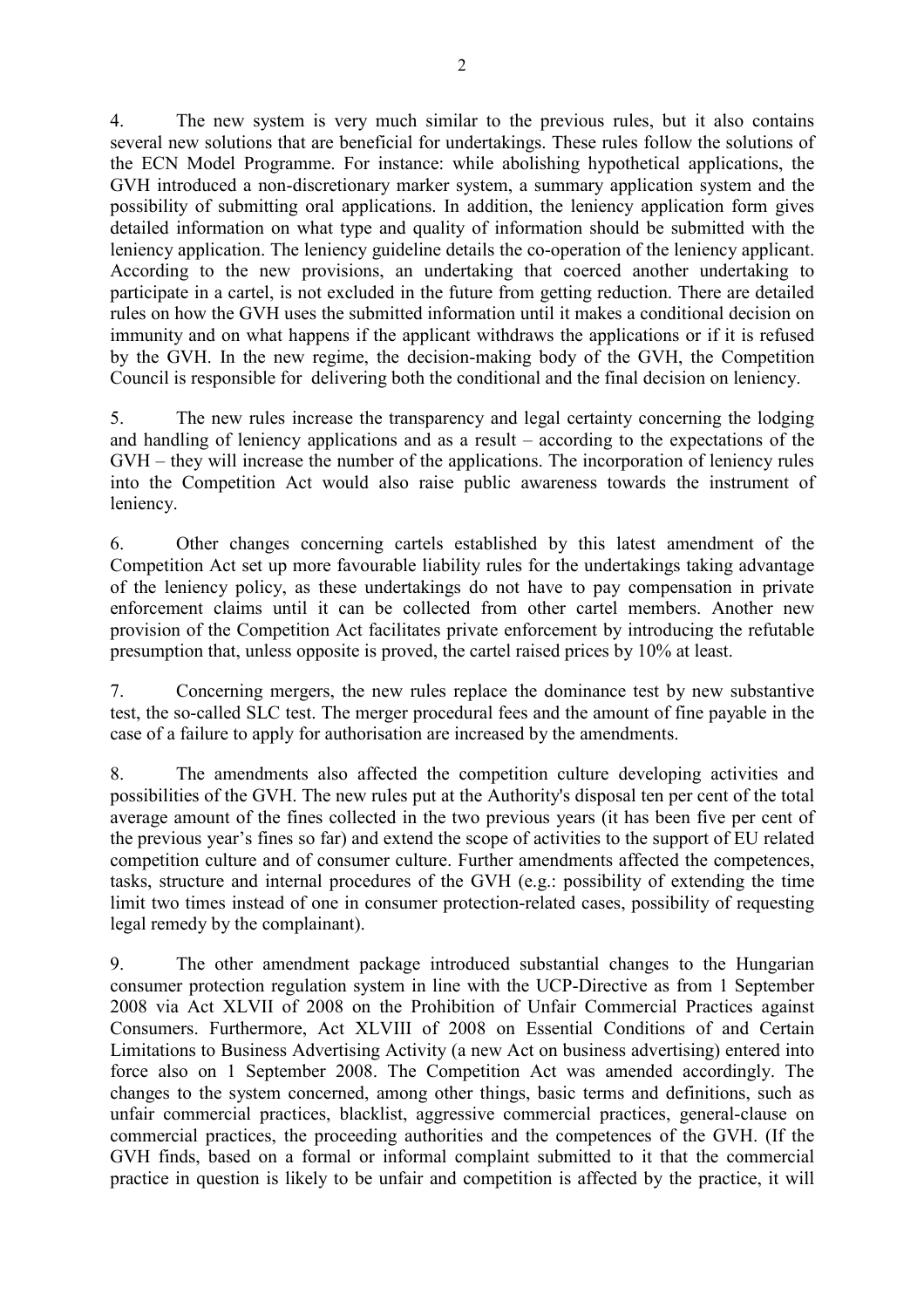initiate a competition supervision proceeding. The authority may also launch competition supervision proceedings in such situations on its own motion.)

10. In 2008 the President of the GVH together with the Chair of the Competition Council issued a notice on the application of remedies in merger cases.<sup>1</sup> A smaller part of merger transactions threatens efficient competition that requires the intervention of the competition authority. In certain cases the competition problem can be solved by imposing conditions or obligations on the merging parties so that the positive pro-competitive effects of concentration can be realised. The notice details the considerations and principles set out in law and used by the GVH to determine the appropriate remedies.

11. There were three decisions of the Constitutional Court (Alkotmánybíróság, AB) relating to the field of competition law or the functioning of the GVH. The AB rejected the submission<sup>2</sup>, which complained that – among other statutes – the Competition Act discriminates, by their domicile, those who appeal the decision of the Competition Council since the Competition Act does not explicitly allow the application of a certain provision of the Act III of 1952 on the Code of Civil Procedures. This provision ensures that the appeal is regarded as submitted within the time limit (30 days) if it is taken to the post as registered mail even on the last day of the statutory deadline. Since an amendment (in force since 1 November 2005) inserted this possibility into the Competition Act, the complaint was rejected.

12. The Constitutional Court rejected the submission claiming that the scope of the Competition Act was defined inaccurately<sup>3</sup>. According to the Constitutional Court, legal certainty requires that the text of the law is clear, but it is not against legal certainty if the provisions of the law need further interpretation in practice, even if in certain cases this means problem-solving, constructive interpretation. The Constitutional Court deemed evident that the scope of the Competition Act covers all market practices carried out on the territory of Hungary by any natural or legal person (or companies with no legal personality), except where otherwise regulated by statute. This corresponds to the sector-neutral nature of the Hungarian Competition Act. The submission also objected that the provision of the Competition Act prohibiting predatory pricing (as an abuse of dominant position) settles objective responsibility, which is  $-$  again  $-$  contrary to legal certainty and thus unconstitutional. The Constitutional Court found that it is obvious from the text of the legal norm that the aim of the law is to prohibit this type of abuses regardless of the intention of the dominant firm.

13. The Constitutional Court rejected a third submission<sup>4</sup> claiming that it violates the 'presumption of innocence' if the request for judiciary review of the decision of the Competition Council had no dilatory effect on the enforcement of the decision. According to the Constitutional Court the 'presumption of innocence' cannot be interpreted so extensively, this presumption serves to prevent non-reparable injuries suffered by the suspected party, if later in the appeal process the alleged infringement proved to be unsubstantiated.

 $\overline{a}$ 1

Notice No 1/2008 of the President of the Hungarian Competition Authority and the Chair of the Competition Council on the application of remedies in merger cases

<sup>2</sup> Decision 915/E/2005.

<sup>3</sup> Decision 84/B/2001

<sup>4</sup> Decision  $94/B/2007$ .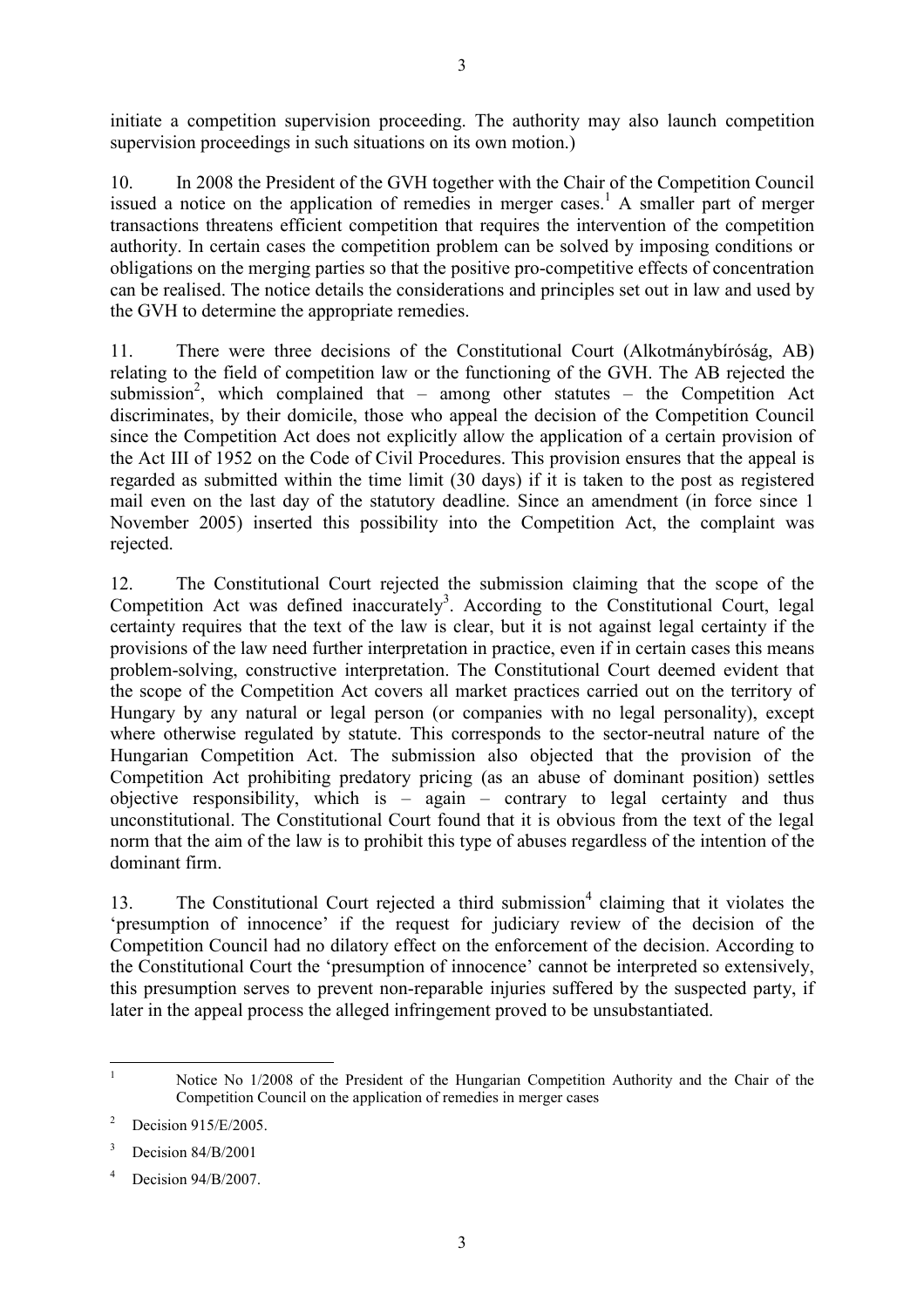#### 2. Enforcement of competition laws and policies

#### 2.1 Action against anticompetitive practices, including agreements and abuses of dominant positions

2.1.1 Summary of activities of: - competition authorities; - courts

|                               | Number of<br>cases <sup>5</sup> | Number of<br><b>GVH</b><br>interventions<br>according to<br>casetypes <sup>6</sup> | % of GVH<br>interventions<br>according to<br>casetypes | <b>Fines</b><br>imposed<br>(million<br>HUF) |  |
|-------------------------------|---------------------------------|------------------------------------------------------------------------------------|--------------------------------------------------------|---------------------------------------------|--|
| Abuse of dominant position    | 7                               | 3                                                                                  | 4,1                                                    |                                             |  |
| abusive                       | 3                               | $\mathfrak{Z}$                                                                     | 4,1                                                    |                                             |  |
| restrictive                   | 4                               | $\theta$                                                                           | 0,0                                                    |                                             |  |
| composite and other           | 0                               | $\theta$                                                                           | 0,0                                                    |                                             |  |
| <b>Restrictive agreements</b> | 6                               | 5                                                                                  | 6,8                                                    | $\mathbf{3}$                                |  |
| horizontal                    | 3                               | $\mathfrak{Z}$                                                                     | 4,1                                                    | $\mathfrak{Z}$                              |  |
| vertical                      | 1                               | $\mathcal{I}$                                                                      | 1,4                                                    | $\qquad \qquad \blacksquare$                |  |
| composite and other           | $\overline{2}$                  |                                                                                    | 1,4                                                    |                                             |  |
| Concentration                 | 37                              | $\overline{2}$                                                                     | 2,7                                                    | $18^7$                                      |  |
| horizontal                    | 19                              | $\theta$                                                                           | 0,0                                                    | n.a.                                        |  |
| vertical                      | $\overline{2}$                  | $\theta$                                                                           | 0,0                                                    | n.a.                                        |  |
| composite and other           | 16                              | $\overline{2}$                                                                     | 2,7                                                    | n.a.                                        |  |
| All antitrust cases           | 50                              | 10                                                                                 | 13,5                                                   | 3                                           |  |
| <b>Consumer fraud</b>         | 66                              | 64                                                                                 | 86,5                                                   | 713,525                                     |  |
| deception of consumer         | 61                              | 59                                                                                 | 79,7                                                   | 705,425                                     |  |
| restricting consumer choice   | $\mathfrak{I}$                  | 1                                                                                  | 1,4                                                    | 0,1                                         |  |
| composite                     | $\overline{4}$                  | $\overline{4}$                                                                     | 5,4                                                    | 8                                           |  |
| All cases <sup>8</sup>        | 116                             | 74                                                                                 | 100,0                                                  | 734,525                                     |  |

 5 In one of the cases, which concerned two different case-types at the same time, only one decision was made. In the case Vj-142/2007 the GVH initiated a proceeding for an alleged restrictive agreement and failure to make a notification; and consequently these cases are both included in the table covering agreements and concentrations. As a result the number of decisions made pursuant to the Competition Act is 115, and not the simple amount of case types, which would give 116.

<sup>6</sup> Depending on the type of the case, GVH (Hungarian Competition Authority) interventions might result in different types of decisions:

<sup>−</sup> establishment of the infringement: applied in all types of cases (The category of 'failure to make a notification' is not included. Although this is also considered an infringement, it is not a GVH intervention in this context. This fact influences the overall number of infringements and the amount of fines imposed);

<sup>−</sup> termination of proceedings after commitment decisions: applied in all case types (except for the concentrations);

<sup>−</sup> refusal of authorisation or imposition of conditions: applied in the case of concentrations;

<sup>−</sup> voluntary acceptance of the obligations of the GVH: applied in the case of concentrations and restrictive agreements

<sup>7</sup> Procedural fine imposed for failure to notify in due time.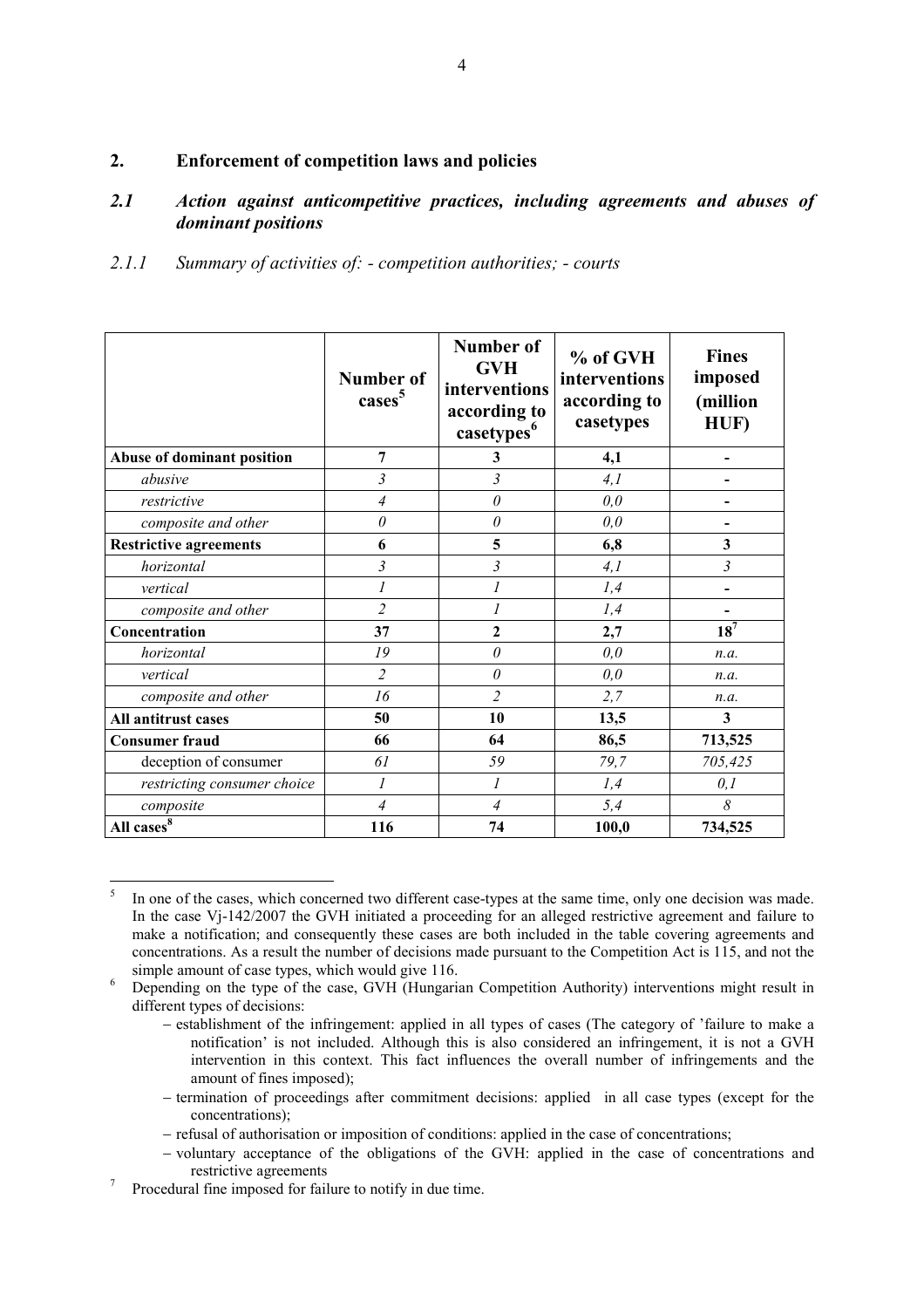14. In 2008 the GVH conducted 167 competition supervision proceedings, out of which 116 cases were finished by the decision of the Competition Council (including commitment decisions).<sup>9</sup> There were 66 cases finished in the case category of unfair manipulation of consumer choice while the number of antitrust cases finished is 50. The total number of the interventions of the GVH was 74, they were made mainly in consumer deception cases (64 cases), and the rest were in cases with antitrust relevance (10 cases). The GVH terminated five of the antitrust proceedings after it had made, by its orders, commitments offered by parties binding for them to remedy competitive problems.

15. In 2008 the GVH imposed fines in 41 decisions. The amount of the fines imposed was HUF 734,5 million (approx. EUR 2,6 million), including HUF 18 million imposed for failure to notify M&As in due time. A decisively larger part of the fine (HUF 713,5 million) was imposed in unfair manipulation of consumer choice cases, the rest related to anticompetitive agreements (HUF 3 million) and no fine was imposed in abuse of dominant position cases at all.

16. Decisions of the GVH can be reviewed by the Budapest Metropolitan Court, the judgements of which can be further appealed before the Budapest Appeal Court. At a third level the Supreme Court can also deliver a judgement should one appeal the judgement of the Appeal Court in the form of a request for exceptional review. According to the Act on Civil Procedures a decision can be appealed by any party to the proceeding, or by anybody whose rights and obligations are directly affected by the case concerned. Such a person might be e.g. the complainant or other participants of the proceeding. The review court may alter the decision or dismiss it and order the initiation of a new proceeding.

17. The rate of decisions appealed significantly decreased in 2008 in comparison with the previous years. Till 2007, around a half of the decisions establishing an infringement was submitted to court for review, but in 2008 this rate was less than a quarter.

18. Looking at the results of the court review cases on a wider time-scale, more than 80% of the 430 appeals of the decisions brought under the present competition law have become final. This figure is much higher than beforehand, which unambiguously shows the acceleration of the judicial proceedings. The appealed decisions of the GVH were altered in part or in its entirety in 23 cases. In another 21 cases the amount of the fine was reduced to certain extent. It can therefore be assumed that there is still a high level of harmony between the GVH and the courts in the application of the competition law.

19. One of the most significant judgements in 2008 was the one of the Supreme Court in which it upheld the decision of the GVH establishing the existence of a cartel in the construction industry<sup>10</sup>. The GVH had previously established that the undertakings – Betonút Rt., DEBMÚT Rt., EGÚT Rt., Hídépítő Rt., Strabag Rt. – that submitted bids as response to

 $\ddot{\phantom{a}}$ 8 The resolution made and the fine imposed on Magyar Hipermarket Kereskedelmi Kft. (Cora) in the case Vj-64/2007 for failure to comply with the commitments is neither included in the table for decisions terminating the cases nor in the column concerning the amount of the fines imposed.

<sup>9</sup> This number does not include those decisions of the Competition Council which resulted in the termination of proceedings in absence of evidence proving the existence of an infringement of the law or in absence of public interest. This number does not include the decisions brought in proceedings terminated for administrative reasons either.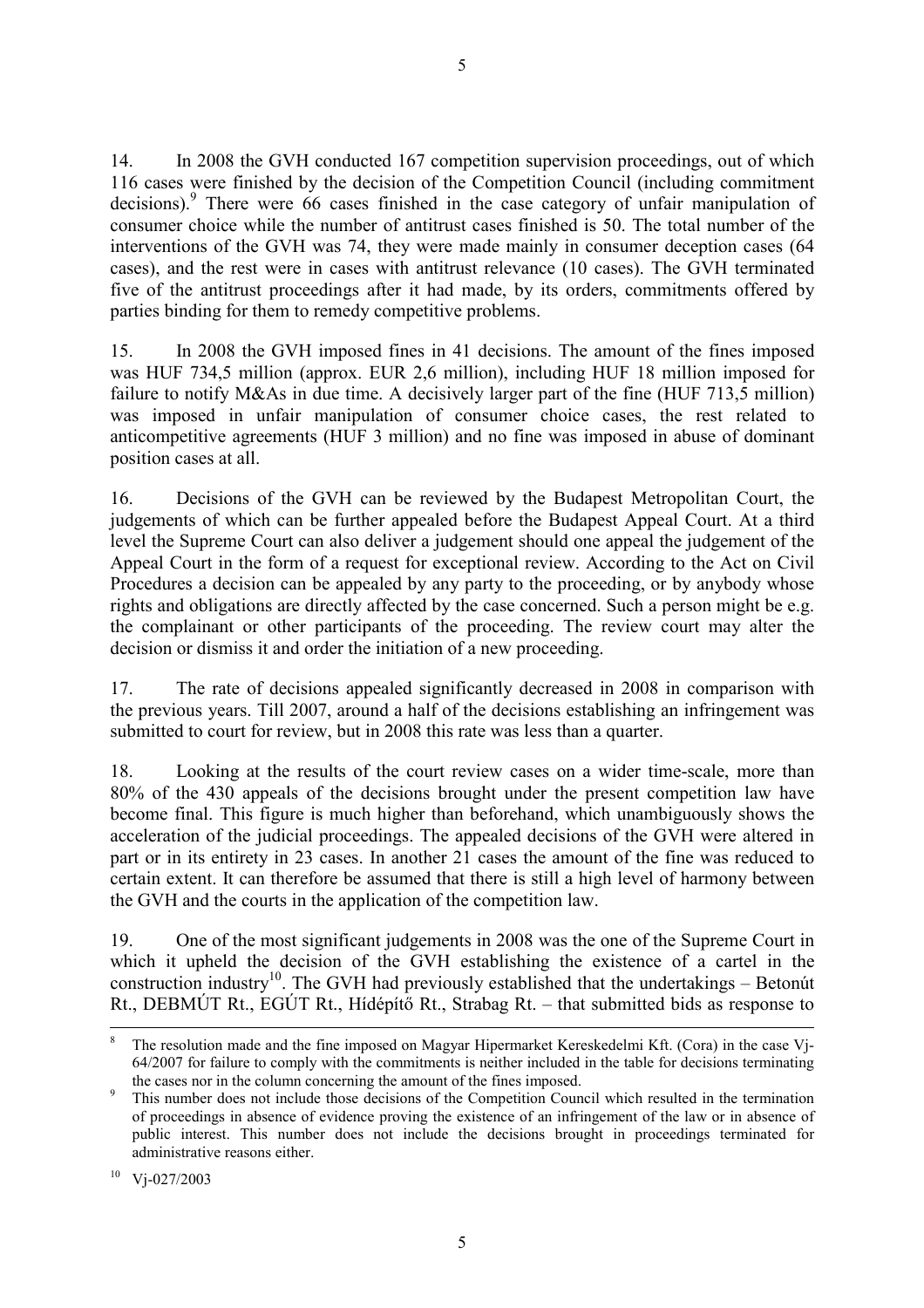an invitation to tender issued in 2002 by the National Motorway Corp. (Nemzeti Autópálya Rt.) concluded an agreement infringing the Competition Act. The undertakings previously agreed among themselves about the identity of the bidder which would win the construction works contract for the particular motorway-sections. In some cases they even agreed that the winners would involve the others as subcontractors. Every large undertaking that could be expected to meet the conditions to be fulfilled by candidates set out in the invitation was party to the cartel agreement. The total of the fines imposed amounted to HUF 7,043 billion (approx. EUR 27.7 million in January 2006) that have already been paid in by the infringers.

20. Among the judgement of courts in appealed abuse of dominance cases, the one concerning an electricity supplier, Dél-Magyarországi Áramszolgáltató Zrt. (DÉMÁSZ) should be set out<sup>11</sup>. In its proceeding the GVH established that  $DÉMÁSZ$  abused its dominant position when it made its consent to the modernisation plan of street-lighting dependent on not only technical or security aspects, but also questions regarding the ownership and operation of the system, gave its agreement to the modernisation of the street light system only in the event that the contractor buys the replaced old lamps from DÉMÁSZ, thus causing unjustified expenses. In addition to this it undertook to supply electric energy and provide trouble shouting services under unusually favourable terms and conditions for those municipalities at which DÉMÁSZ was in charge of the modernisation of public lighting; and entered into allinclusive long-term agreements on providing all the services related to public lighting services with penalty clauses that prevented or at least limited the municipalities' possibility as eligible consumers to purchase electricity for public lighting from other distributors after liberalisation.

21. Therefore the GVH imposed a fine amounting to HUF 45 million (approx. EUR 180.000) on the electric energy supplier. The Budapest Metropolitan Court upheld the decision in the first instance in a repeated proceeding in 2007 and the Budapest Appeal Court dismissed – with its binding judgement – the appeal of the plaintiff in mid September 2008 thereby confirming the decision of the GVH. The courts confirmed that not only the standalone elements of the behaviour of DÉMÁSZ were unlawful, but they infringed the law also in their entirety, because of the common goal lying behind them, consequently these elements constituted a uniform infringement.

### 2.1.2 Description of significant restrictive agreement cases

22. In 2008 the Competition Council made six decisions in the case category of anticompetitive agreements. One of the cases was closed without intervention, since the agreement (involving vertical and horizontal aspects) did not prove to be anticompetitive. Three cases were terminated by prohibiting the unlawful conduct and two proceedings were closed with commitments. Half of the investigated agreements were concluded between competitors, two agreements involved both horizontal and vertical issues and one case concerned a vertical agreement.

23. In 2008 the number of investigations concerning hardcore cartels were less than in the previous years and this year leniency was not applied in any case at all. Four proceedings that started by dawn raids were terminated in 2008. A reasonable explanation of the decrease in the number of cartel investigations is that the courts have reached final decision in several significant cases recently, and this made firms far more cautious.

 $\overline{a}$  $11 \text{ Vj-176/2001}$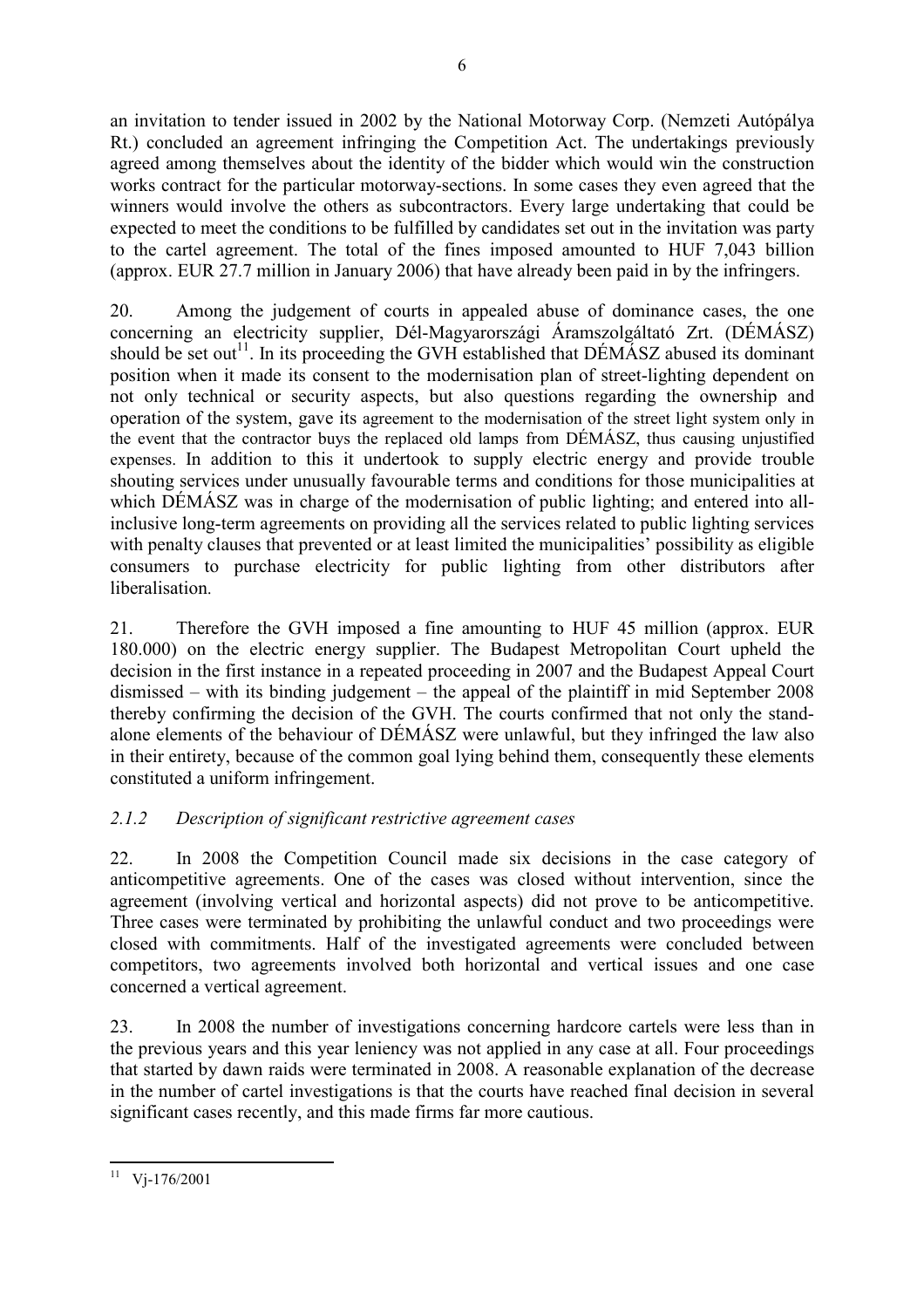24. The GVH continued the investigation and evaluation of codes of ethics of professional chambers and associations in 2008. The main concern, that emerges in the case of recommended prices is that, it provides the market actors with a kind of certainty which artificially orientates their business decisions and finally leads to less competition and a higher level of prices. Recommended prices of professional associations can have negative effects on the demand side too, since consumers might think that prices lower than the recommended cover inadequate quality or that there is no sense in trying to find a cheaper service provider as every market actor applies same prices.

25. In accordance with these considerations, the GVH adopted an infringement decision establishing that the Hungarian Real Estate Association's (Magyar Ingatlanszövetség – MAISZ) real estate agent fee recommendations for its members (in force between 2004 and 2007) were anticompetitive<sup>12</sup>. The "Tariffs for Real Estate Services" and the "Guiding Tariffs" for Real Estate Valuation Activity" published on the homepage of the association contained recommendations for the minimum and maximum of estate agent fees (that were calculated as a percentage of the value categorised in different levels) and absolute value (HUF) recommendations for the minimum, average and maximum of expert fees. Furthermore, these documents determined four categories for minimal overhead prices by the hour depending on what qualification and kind of liability insurance the real estate appraiser or the organization had.

26. MAISZ – a professional organization (trade association) of 584 members – organizes and coordinates its members engaged in property sales, brokerage, development, management, appraising and in general other activities related to real estates, furthermore other asset-based business valuations, valuation of intangible assets and financial analysis. The documents objected by the GVH had been elaborated by the member undertakings themselves in the special committees of the association, and then forwarded to the other undertakings for review. Thereafter, taking into account these opinions, the committees elaborated the final version of the recommendations.

27. The Competition Council established that these recommendations intended to restrict competition and had the ability to have such an impact. The investigation covered the analysis of the actual effects through a market analysis conducted by the GVH. According to this research the effect of the recommendations on pricing strategy of the market actors was statistically significant. In addition, the provisions of the MAISZ that members were obliged to take into consideration the recommendations and the failure of that might have led to ethical-disciplinary consequences intensified this effect.

28. Since MAISZ violated the competition law, the GVH compelled the association to remove the documents mentioned above from its homepage within 30 days of receipt of the decision, disclose the decision of the GVH on its homepage and call the attention of the visitors and all the members to the fact that the earlier fee recommendations were unlawful. The GVH did not impose a fine on the association, since in the course of the proceedings the GVH took into consideration that legal norms still allow several chambers to publish recommended prices. It was considered as a mitigating factor that MAISZ did not carry out disciplinary actions against those undertakings that had deviated from the recommendations. The GVH also adopted an infringement decision and imposed fines on the Hungarian

 $\overline{a}$  $12 \text{ Vj} - 001/2008$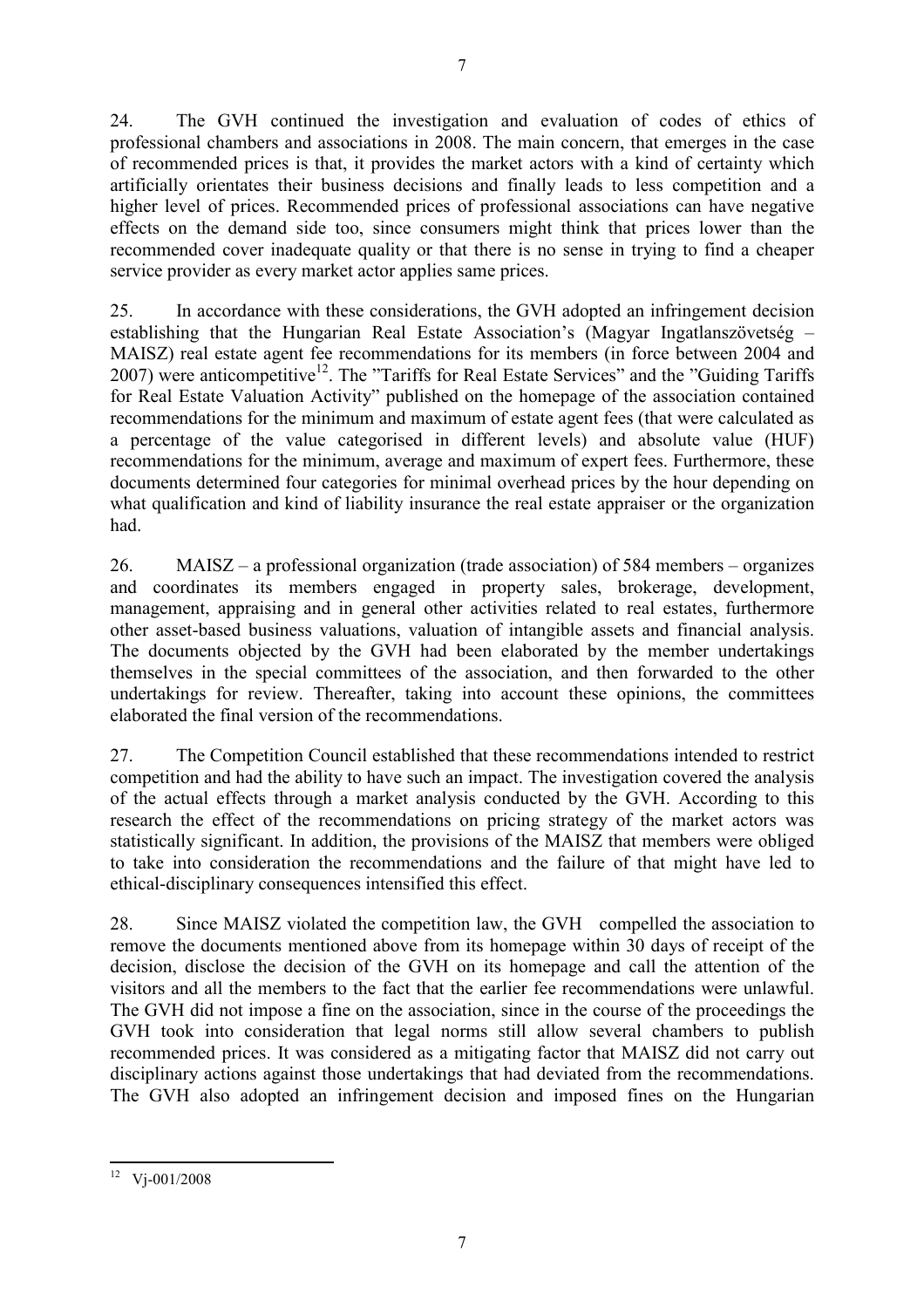Journalists' Association (Magyar Újságírók Országos Szövetsége – MÚOSZ) for the anticompetitive fee recommendations for its members $<sup>13</sup>$ .</sup>

29. Another significant case of anticompetitive agreements affected the pharmaceutical market<sup>14</sup>. At the beginning of 2007 Hungaropharma, a wholesaler of medicine and therapeutic products (not directly involved in retail trade) decided to make an offer to pharmacies to establish a strategic cooperation. Until mid 2008, it concluded agreements with 490 pharmacies. The pharmacies concerned were located in Budapest, in all significant cities of the country and in numerous townships. In order to co-ordinate the cooperation, Hungaropharma and the pharmacies concluding the agreement established the Gyöngy Strategic Association and adopted its Cooperation Regulation.

30. In return for marketing assistance and supporting the supply of materials necessary for the operation, the participating pharmacies agreed to purchase 80% of their demand from Hungaropharma. The latter also agreed to help pharmacies in providing services to customers. This agreement primarily proved to be vertical since Hungaropharma was a supplier of pharmacies. Due to the council, established by the Cooperation Regulation and consisted of delegates from the pharmacies and Hungaropharma, the agreement could serve as a platform to cooperation among competitors. Thus, the Competition Council also evaluated the horizontal aspects of the agreement.

31. The investigation revealed that two points of the document were suitable for restricting market competition. Pursuant to the agreement, member pharmacies were only allowed to launch their own discount campaigns if the council has already agreed. According to the GVH, the obligation on the members to report discount campaigns might have restricted competition by informing competitors about each other's pricing practices. The second objected point of the agreement was about the determination of resale prices. According to this point pharmacies were obliged to maintain the discount prices determined by Hungaropharma. This obligation reduced the incentives to decrease price in itself and prevented the buyer pharmacies from determining their prices on their own, therefore the GVH considered this point of the cooperation agreement as a restrictive practice.

32. The GVH established the infringement and prohibited the application of the objected points of the agreement. During the proceeding, Hungaropharma expressed its intention to fully review the cooperation agreement and to conclude contracts with the pharmacies complying with the expectations of the GVH by 31 December 2009. Hungaropharma also agreed to inform every member that the discount-related point of the agreement has to be interpreted that pharmacies do not apply higher prices than the discount price offered by Hungaropharma and that the consent of the council is obligatory only in the case of discount campaigns running in parallel with the campaigns launched by the Gyöngy chain.

33. Beyond establishing the infringement no fine was imposed, since Hungaropharma admitted the infringement and actively cooperated with the GVH in the course of the proceeding.

34. The GVH closed the proceedings against eleven Hungarian broker firms as there was no evidence underpinning the alleged cartel case, but as part of this case, the Budapest Stock

 $\ddot{\phantom{a}}$ V<sub>j</sub>-036/2008

<sup>14</sup> Vj-057/2008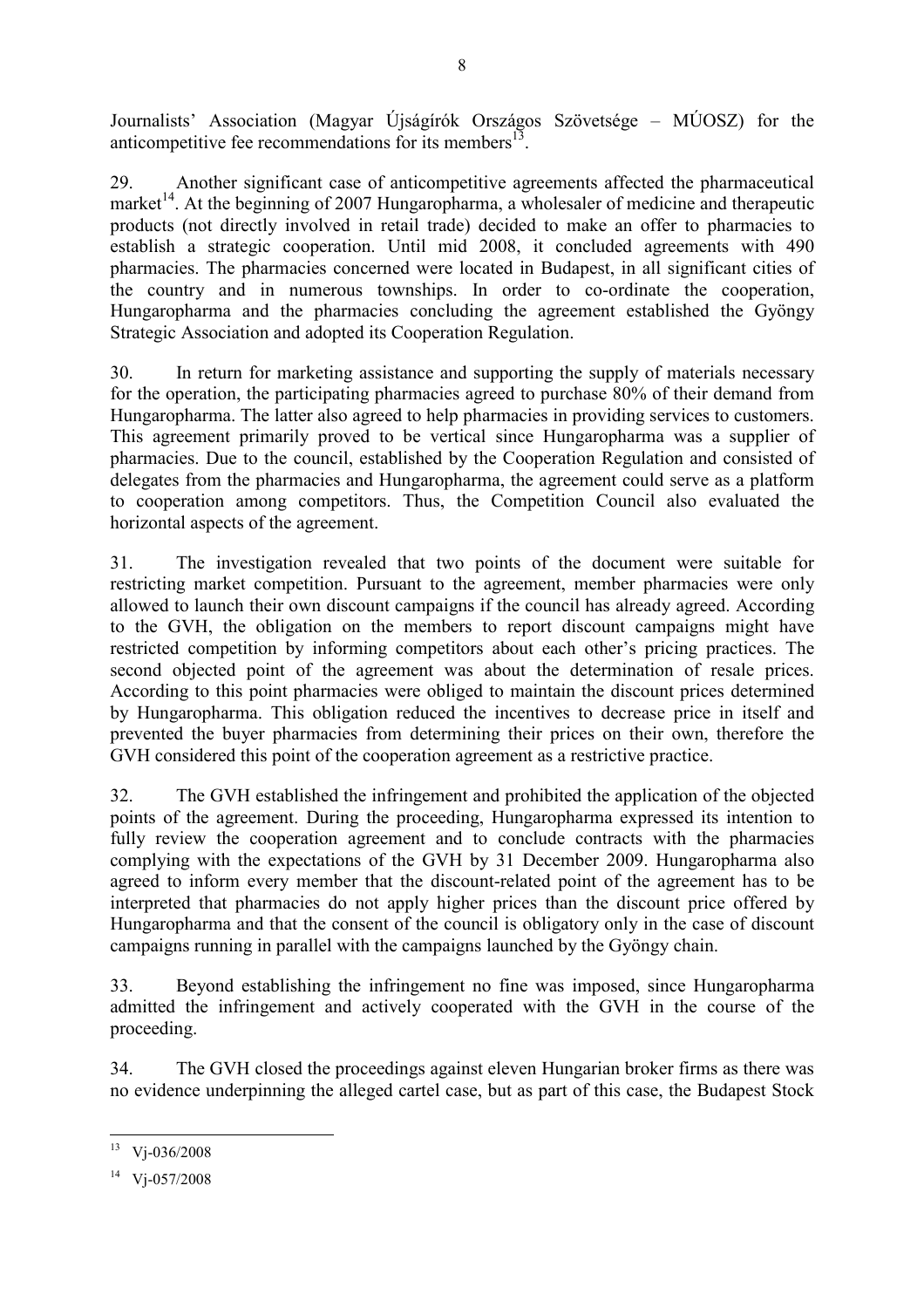Exchange (BÉT) offered commitments<sup>15</sup>. According to the facts, in September 2006, based on the decision of the general manager of BÉT, the contract size of some stock exchange products (futures) was reduced. This step was initiated by BÉT Trading Committee functioning as the organ responsible for the representation of investment firms' (i.e. broker firms) interests. After a preliminary coordination simultaneously with the decision of BÉT – and hiding behind it – the broker firms all increased their brokerage fees coming from futures transactions by 200-300 percent. Furthermore it was presumed that the uniform fee rise was possible due to a decision elaborated beforehand by the Trading Committee (thus indirectly the brokerage firms) and announced by BÉT in autumn 2005. Following this decision a brokerage firm wishing to enter any section of the stock exchange (shares, futures, foreign exchane etc.) had to pay an entry fee amounting to HUF 30 million contrary to the earlier entry fee amounting to HUF 5 million.

35. In the course of the investigation concerning the fee raising by the eleven investment service providers, the GVH could not find any documents serving as evidence substantiating directly or indirectly its suspicion. It could only establish that while some undertakings did not raise their fees at all, others did so but to a largely different extent. The fact that the dates of the changing of brokerage fees were the same could raise suspicion, however the GVH, in the absence of opposing evidence thought it realistic that the decision of the general manager of BÉT to decrease contract sizes explained the vicinity of the dates when fees were changed.

36. However the GVH went on with investigating BÉT to find out whether the sametime increase of entry fees was susceptible to hinder investment providers from entering the market. BÉT proposed commitments: first, it modified the entry fee to net HUF 10 million per sector from 1 August 2008 on, for all undertakings wishing to enter any section, included those already with a section membership and those that wish to become new members; secondly, if a future section member wishes to get a membership in three sections and pays all the three one-time entry fees, altogether net HUF 30 million, it may obtain a fourth membership (in a fourth section) without the obligation to pay the entry fee; thirdly, members that have already paid the one-time entry fee of HUF 30 million under the old scheme for entry fees may enter any further sections without the obligation to pay. The GVH came to the conclusion that the public interest attached to competition can most effectively be assured by accepting the commitments proposed and by making them binding.

### 2.1.3 Description of significant abuse of dominant position cases

37. In 2008 the Competition Council adopted seven decisions in cases related to presumed abuse of dominance. Three of them were closed with commitment decisions, consequently in these cases no infringement was established. All of these three cases involved exploitative abuse. Every firm pursued its activity as a monopolist due to some special circumstances or exclusive right, but the price determination or its details were not regulated in the given industry.

38. The GVH investigated the conduct of E.ON Dél-dunántúli Áramszolgáltató Zrt. (DÉDÁSZ) which is a regional electricity provider and via its affiliate company owner of the electric grid in the southern parts of the country<sup>16</sup>. In Hungary municipalities can decide whether they would like to obtain public lighting services from the incumbent electricity

 $\ddot{\phantom{a}}$ Vj-152/2006

<sup>16</sup> Vj-031/2007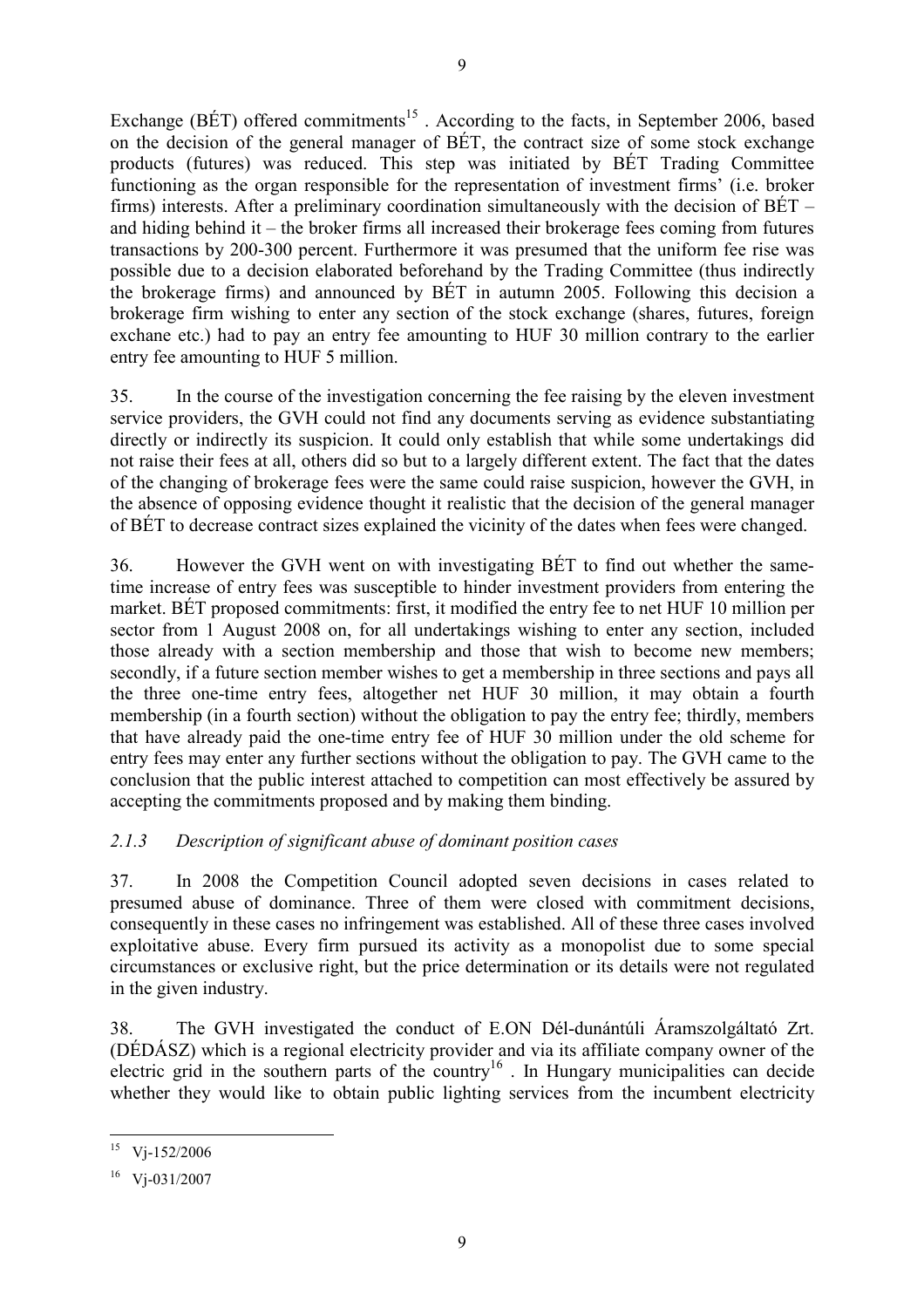supplier (which indirectly owns also the distribution network) or from another provider. In the latter case, the independent electricity provider has to pay a distribution fee to the regional distribution company for using its grid. This fee is regulated, but DÉDÁSZ could raise its overall income by dividing the city into smaller areas and by charging a certain fee area by area (according to the location of transformer stations) instead of charging a uniform fee for the city as a whole. The GVH accepted the commitments of DÉDÁSZ to change its practice, and terminated the proceeding without establishing the infringement or imposing a fine.

39. Another exploitative case – closed also with commitments – involved a funeral service provider<sup>17</sup>. It concerned a discriminative practice as it charged almost 17 times more for the same service in the case of deceased persons of foreign nationalities than in case of Hungarian ones. The firm undertook to equate the prices (through decreasing the higher price) and to pay back the difference to the customer whom it actually charged the excessive price.

40. The GVH initiated a proceeding against the National Office for Translation and Attestation (Országos Fordító és Fordításhitelesítő Iroda Zrt. – OFFI) in September 2007 to examine whether the Office abused its dominant position when applying its price setting practices<sup>18</sup>. OFFI, providing translation and consecutive interpretation services is authorised by law to have exclusivity in Hungary for making authenticated translations and attesting translations. However concerns arose regarding the deadlines applied by OFFI. The Office offered a 30 working day basic deadline for authenticated translations. They also provided the possibility of a shorter deadline to be used, but short-deadline customers were required to pay a surcharge of 25 to 300 per cent depending on the extent of urgency. The amount of the 15 day urgency surcharge was also made depended on the fact whether the customer was qualified as a natural person or not.

41. After the initiation of the proceeding, OFFI undertook to modify the basic deadline from 30 days to 15 days in the case of shorter (up to 10 pages) translations and attestations, to apply an urgency surcharge of 25 per cent uniformly and only in the case when documents are longer than 10 pages, to insert these modifications in its Code of Business and to inform consumers about them. The OFFI also committed itself to apply a uniform system of surcharges concerning public corporations and the general public. The GVH accepted the commitments of OFFI and terminated the proceeding by delivering an order without establishing the infringement.

42. Although abuse was not proven in any of them, the GVH also investigated exclusionary conduct in several cases. Tying was suspected in a case against Magyar Telekom (the biggest telecom service provider in Hungary) since the firm made the provision of its IPTV service conditional upon the purchase of ADSL based Internet and indirectly of fixed line telephone<sup>19</sup>. Abuse of dominance could have been proven only if Magyar Telekom had possessed dominance in the market of IPTV and had intended to leverage this market power to the markets of Internet and fixed line telephone. Thus the primary question of the proceeding was whether the IPTV service could be considered as a separate market and whether the telecom operator possessed a dominant position on this market or not. The analysis of the data obtained during the investigation showed that the widespread cable and satellite TV services could be considered as reasonable substitutions of IPTV, thus the

 $\ddot{\phantom{a}}$ Vj-157/2007

<sup>18</sup> Vj-141/2007

<sup>19</sup> Vj-006/2008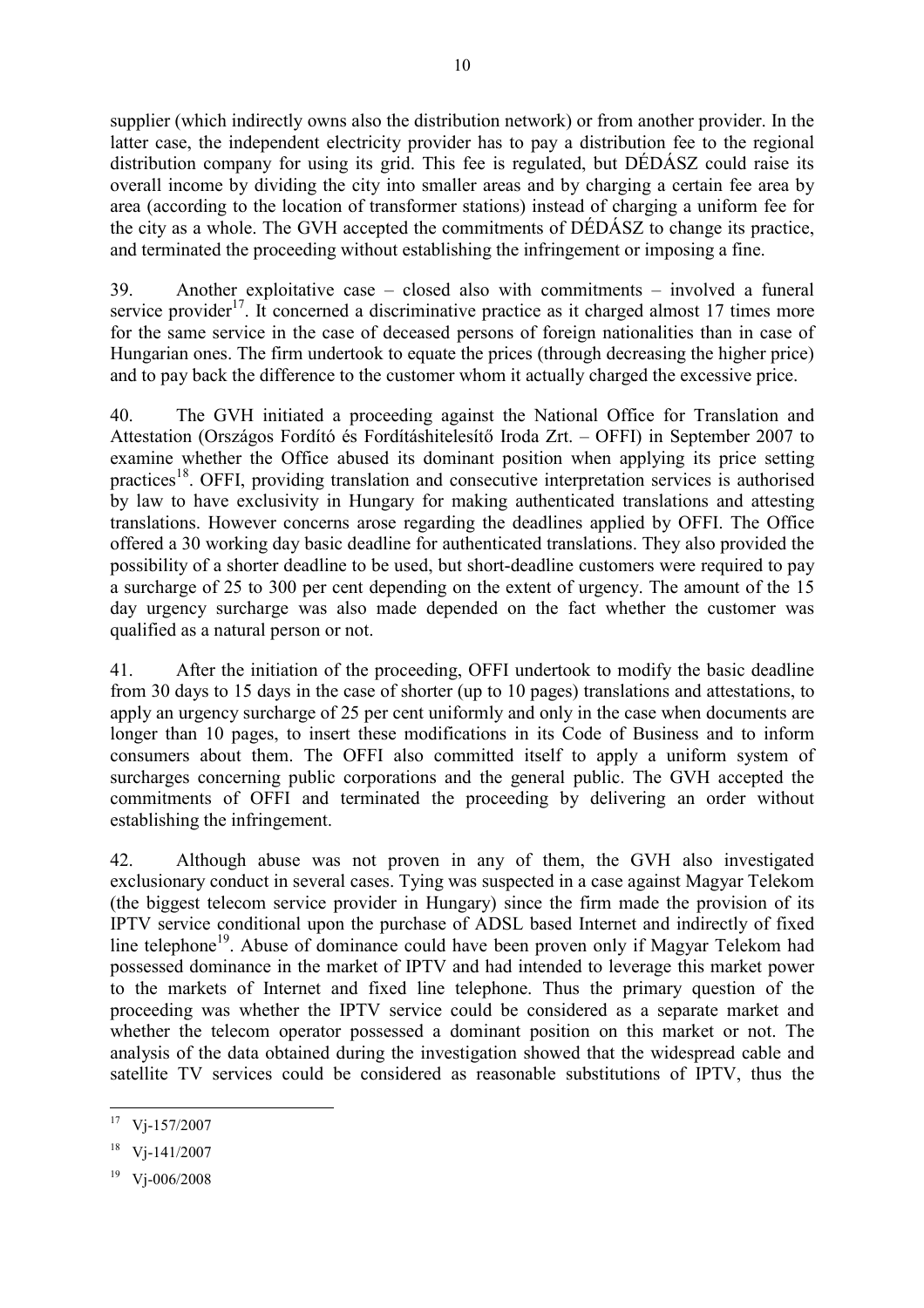proceeding was terminated because of lack of dominance, without detailed investigation of tying practices.

43. The GVH initiated an investigation against T-Kábel Magyarország, a cable TV service provider<sup>20</sup>. T-Kábel applied a potentially predatory pricing policy: it offered significant loyalty discounts to its customers located in areas where a competitor was building up a parallel cable network. The Competition Council established that the reduced prices were lower than the service provider's average total costs, but higher than its average variable costs. In such a case, further evidence is needed to qualify the conduct as an infringement. Since the intention of T-Kábel to exclude its competitor could not be proven unambiguously and the competitor continued its expansion, the Competition Council considered the conduct as a fast reaction to the new entrant and terminated the investigation.

44. The GVH investigated the marketing support system applied by Microsoft Hungary, the Hungarian subsidiary of the software world-company <sup>21</sup>. There was a presumption that the conditions and favours offered for the most significant software distributors gave no incentive to these distributors in selling other products competing with Microsoft Office software for office use.

45. The investigation of the GVH established that Microsoft Hungary is basically interested in marketing, it supports resellers by increasing promotion of products and training them, and by generating consumer demand for the products. It was found that Microsoft Hungary provided marketing support for official distributors only. The extent of the average support provided for the five distributors compared to the turnover of Microsoft did not reach 1 percent in 2006 and in 2007 either. There was not any contractual condition prescribing that distributors are obliged to refuse other products competing with Microsoft Office software and any clause stating that Microsoft products must meet a certain percentage of distributor demand either. Since according to the investigation, the terms and conditions of the agreements for marketing support between Microsoft and the official distributors in Hungary do not mention any provisions that were exclusive, making it compulsory to refuse or prefer competing products, thus they could not be considered as loyalty rewards. Therefore it was found that Microsoft did not commit an abuse of dominant position when it provided marketing support for the distributors.

### 2.2 Mergers and acquisitions

2.2.1 Statistics on number, size and type of mergers notified and/or controlled under competition laws

46. In 2008, the Competition Council adopted 37 decisions in concentration cases. Of the 37 cases that ended with a final decision 36 were initiated upon the notification of the parties, while in the one remaining case the GVH opened proceedings ex officio due to a failure to notification. In this latter case the GVH imposed a fine of HUF 18 million on the parties who failed to notify. 19 cases out of the total 37 resulted in horizontal concentrations, 2 were of vertical nature, while the remaining 16 produced both horizontal and vertical effects or neither of them. The GVH intervened in two cases, namely it imposed obligations on the parties as a precondition for the authorization of the transaction. In seven cases it was found that there

 $\ddot{\phantom{a}}$ Vj-088/2007

 $21$  V<sub>j</sub>-104/2007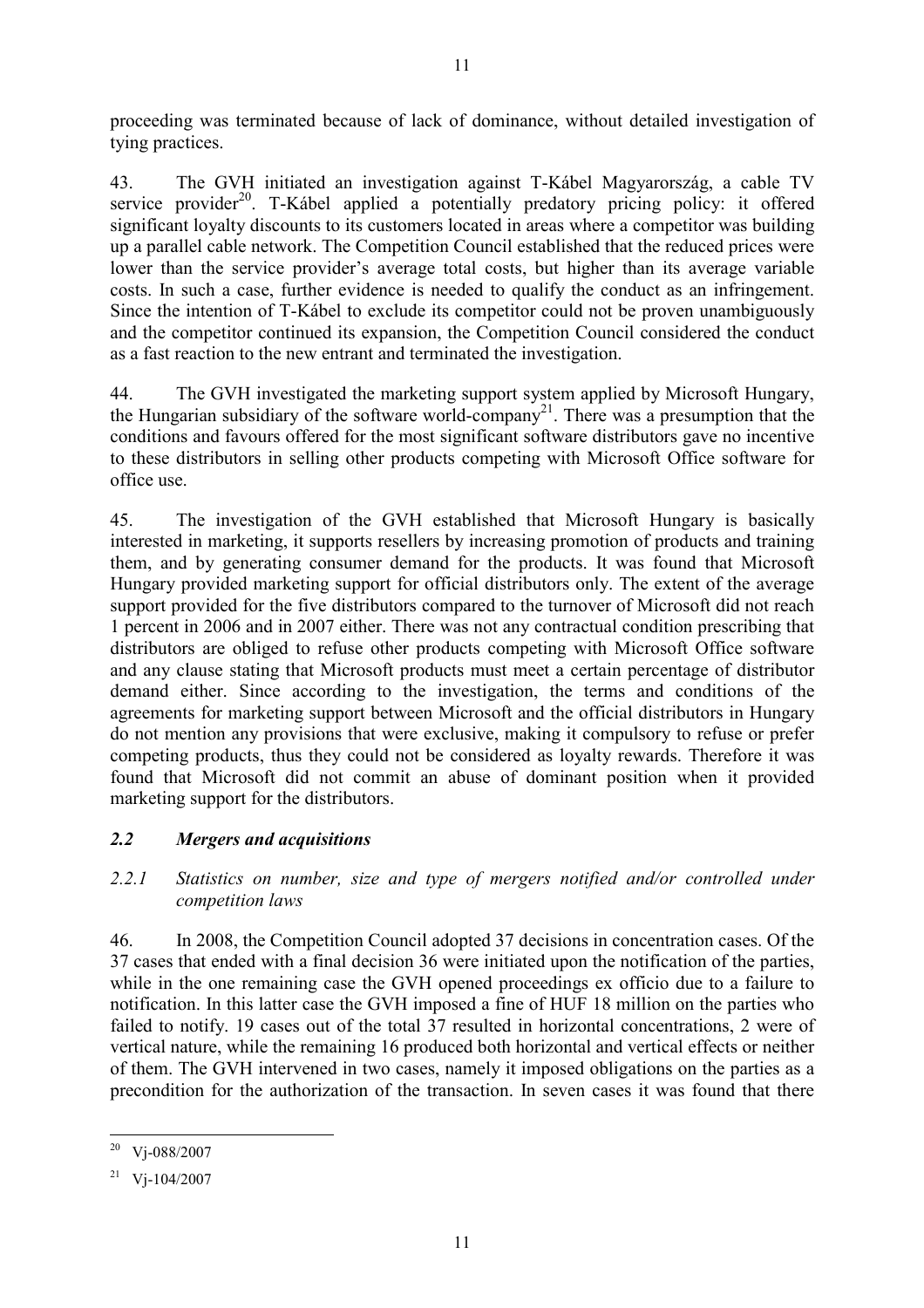was no need to apply for authorization or the notified transaction did not qualify as a concentration under the Competition Act. In 28 cases the concentration was authorized.

## 2.2.2 Summary of significant cases

47. The Competition Council imposed obligations in its decision concerning the acquisition of Spektrum TV Zrt. by Chellomedia Programming  $BV<sup>22</sup>$ . Chellomedia is a member of the group of undertakings controlled by Liberty Global Inc. The Liberty-group has telecommunication networks in 15 countries besides providing media and content provision services all over the world. It has several affiliates in Hungary too: of them, UPC provides cable TV, Internet and telephone services; Monor Telefon supplies UPC Direct satellite TV services; Sport1 Holding Zrt. sells Sport1 and Sport2 TV programmes, TV Paprika Zrt. runs the thematic channels of TV Deko and TV Paprika, and Filmmúzeum Zrt is the vendor of the movie channel Filmmúzeum. Foreign members of the Liberty-group are also present in the Hungarian market with the Minimax, Club, Romantica, Europe and Reality TV channels (in Hungarian language) and the channel Extreme Sports.

48. John C. Malone is the biggest, though minority shareholder of Liberty Global Inc. and he is also the chairman of the company's board of directors. He is also the biggest, but minority shareholder and the CEO of Discovery Holding Company. The latter undertaking is a 66% shareholder of Discovery Communications Inc. that operates the Discovery documentary channel in Hungary too. Based on all this information, it can be established that John C. Malone has factual control of both Liberty Global Inc. and Discovery Holding Company (together: the Malone-group).

49. The aim of Spektrum TV provided by Spektrum Zrt. is to broadcast high quality scientific and documentary films and documentary series with Hungarian language support. Spektrum TV demands around 1300 hours of documentary film stock a year. Most of its revenue comes from cable-subscriptions, the rest from advertisements and sponsors. The channel is received in more than 2 million households in Hungary as part of channel subscription packages. It cannot be received separately.

50. The GVH presumed that if the two most important TV channels broadcasting documentary films were getting into the same group of undertakings, serious changes might have taken place in the field of TV channel sales.. That meant that only two independent players were able to operate on the market. In spite of this fact the GVH had no fears about the Malone-group getting into a dominant position, since the competitor's channel, National Geographic meant a good counterweight on the market. According to the GVH the Malonegroup cannot get in a dominant position even together with the channel National Geographic (collective dominance), since special documentary channels (e.g. Viasat Explorer, Viasat History) are also competitors of the not specified general documentary channels.

51. However the Malone-group might have been interested in not selling (i.e. not granting access to) Spektrum TV channel by competitors, which are also engaged in television program distribution (refusal on the sale side) or in refraining from buying – as a distributor of programs – documentary TV channels competing with Spektrum (refusal on the purchaser side). Nevertheless the acquirer of Spektrum guaranteed not to refuse the purchasing offer of third parties for Spektrum TV channel until 31 July 2012 supposing that they are willing to pay a non-discriminatory fee set under the usual business and technical

 $\overline{a}$  $22 \text{ Vj-061/2008}$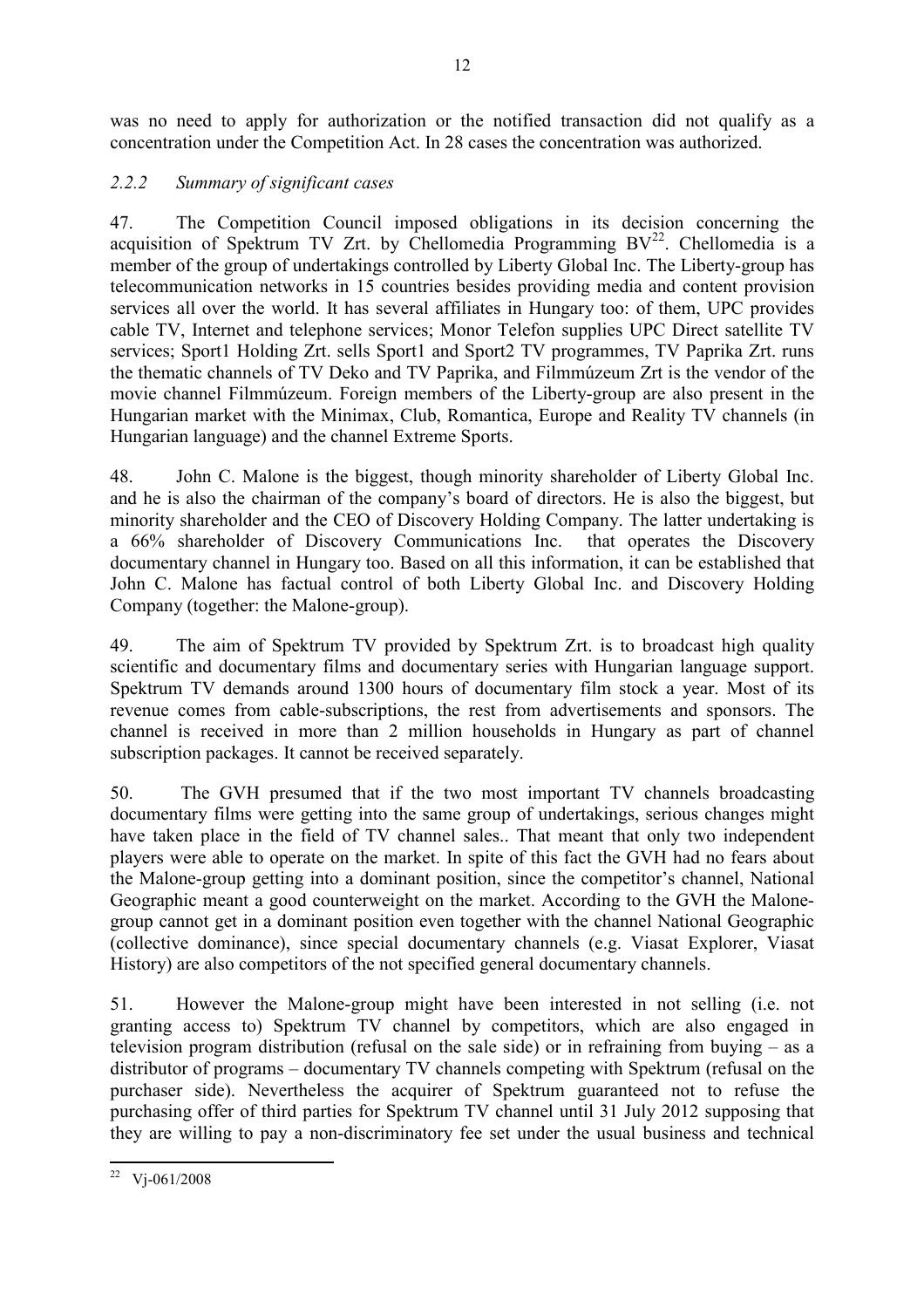conditions and they meet the legal, technical and financial conditions necessary to operate the program provision. Since the GVH made this commitment binding on Chellomedia, there was no concern that Spektrum would not be available for other service providers.

52. Furthermore the GVH had no concerns either about the Malone-group refusing the appearance of TV channels (National Geographic, Viasat Explorer etc.) competing with Spektrum TV on its Hungarian network. On the one hand, the market share of the Malonegroup was under 30% and in the future with the expansion of DigiTV and IPTV (Internet TV) this percentage is going to decrease, on the other hand, the group has less and less interest in limiting the supply since competition is expected to become stronger and stronger. That is to say, a refusal to distribute such a highly demanded channel would certainly result in losing subscribers.

53. Based on all these, with imposing the above-mentioned obligation up to 2012, the GVH granted authorisation to Chellomedia's acquisition of SpektrumTV.

54. Significant changes occurred in the media world as in its decision the GVH allowed Ringier Kft., Népszabadság Zrt. and Sanoma Zrt. to gain indirect control over MédiaLog Zrt. The transaction affected the newspaper distribution market<sup>23</sup>. In November 2007 Ringier, Népszabadság and Sanoma, the three main newspaper publishers in Hungary, decided to acquire MédiaLog Zrt. from the German F-Log AG. MédiaLog was established in the summer of 2006 with the authorisation of the GVH and it provides subscription-based periodical distribution services.

55. In the course of the transaction Hungarian Subscribers' Trust (Magyar Előfizetői Vagyonkezelő – MEV), the joint venture of the three publishers, holding 49 % of MédiaLog shares, acquired 51% of the parcel of shares of F-Log AG. In this way, the method and the matter of MédiaLog's control significantly altered, thus the GVH investigated whether these changes, the increased independency of the remaining owners could have led to establishment or the strengthening of dominance.

56. Periodical distribution is a special service, the aim of which is that newspapers and periodicals reach readers directly or indirectly through specified media means. Within newspaper distribution we can distinguish buyer-seller and subscription-based distribution: the former means newspaper retail distribution, the latter home-delivery to subscribers. In Hungary buyer-seller newspaper distribution is currently managed by the sole undertaking Lapker Rt. with almost 100% market shares. Subscription-based periodical distribution requires a wide delivery network, logistics, infrastructure and supply chain management. Besides MédiaLog Zrt. Magyar Posta is the only other national distributor. Daily papers within the subscription-based distribution market differ from other subscriptions (periodical, weekly, bi-weekly, monthly papers, hereinafter referred to altogether as magazines). Daily papers must be delivered early in the morning every day. In the subscription paper distribution market, MédiaLog Zrt. possesses a market share exceeding 90% concerning national daily papers and about 30% concerning magazines.

57. As for the other participants in the transaction, they are editors of periodicals. The Swiss Ringier AG group comprises, among others, the Ringier Kft. – publishing the daily yellow press "Blikk", "Nemzeti Sport" and many junior magazines – and Népszabadság Zrt., publishing the daily "Népszabadság". The Ringier group is considered to be the biggest

 $\overline{a}$  $^{23}$  Vj-040/2008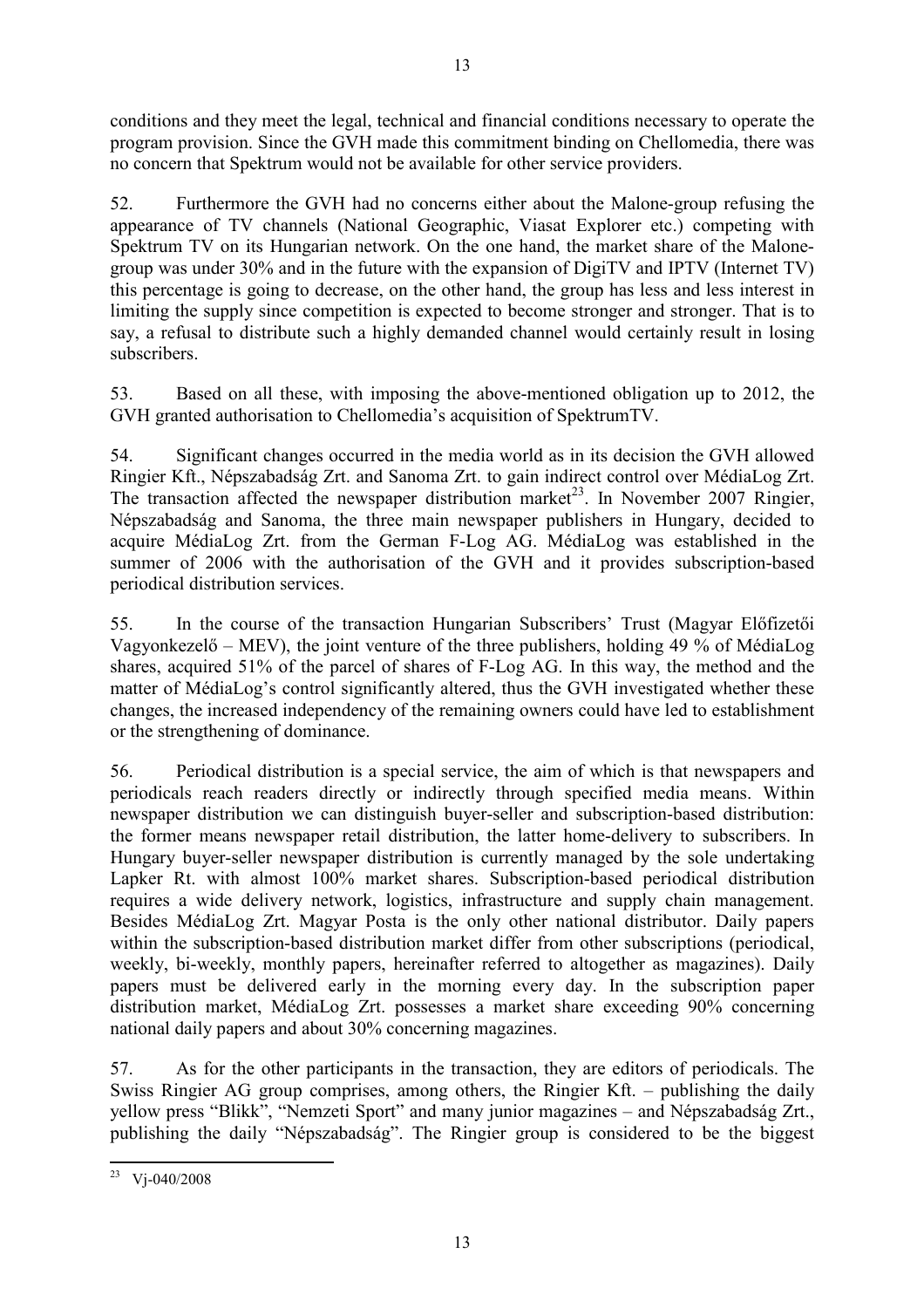publisher in the national daily press market on the basis of its high sales, with its 45% market share. The undertaking is also present in the magazine market with an around 5% market share. Sanoma Zrt. with Finnish interests is considered to be a strong player in publishing, with a market share of 30%. This undertaking publishes namely – among others – the magazines Story, Nők Lapja (a magazine for women), Figyelő (an economic magazine), National Geographic and Cosmopolitan.

58. The GVH examined whether Ringier and Sanoma could establish a dominant position in the publishing market, after acquiring Médialog through MEV Kft. According to the GVH, daily papers and magazines do not belong to the same commodity market. Furthermore, it was only Ringier among the undertakings concerned in the transaction that deals with publishing daily papers. Both big publishers are present in the magazine market, however their joint market share is not high enough to put them in a dominant position. It might arise that MédiaLog Kft., controlled by the two publishers would discriminate against other publishers in the area of distribution. To avoid this, the GVH required the compliance with the same conditions that had to be satisfied for the establishment of MédiaLog in 2006. Thus MédiaLog Logisztikai Zrt. was obliged to provide subscription-based newspaper and magazine distribution services under the same conditions (without discrimination) for every client wishing to use them; as well as not to provide any information on business secrets provided by clients of the above-mentioned services to third parties (not even to the other applicants of the transaction in question).

59. These conditions were accepted by the firms concerned in the case, therefore the GVH authorised the transaction. Furthermore, the GVH emphasized that the decrease in the number of controllers also qualifies as concentration and has to be authorized, since the interests of a joint venture and its behaviour can be highly dependent on whether there is a financial investor among the controllers or not.

60. The Hospinvest Zrt. applied for authorisation after it won the public tender procedure for the operation of Markhot Ferenc Hospital and Clinic in Eger, owned by Heves county<sup>24</sup>. The tendering referred to the operation of the Hospital for 20 years in line with the legislation in force and according to the medical, professional and economic programmes adopted. Moreover, it referred to the operation, preservation, maintenance and development of the assets given into property management in line with the legislation in force in order to ensure or improve the meeting of the minimum conditions and to preserve or develop the structure of the treatment of in- and out-patients and of the diagnostics in the institution.

61. The GVH investigated the amount of the net turnover achieved together by the Markhot Ferenc Hospital and Hospinvest, since the Competition Act covers only the market behaviour of undertakings. According to the GVH, the treatments of patients allocated to the hospital's own provision area, which are in 100 % funded by the Health Insurance Fund, are not market activities, because on the hospital's (supply) side, there are capacity and output limitations on the one hand, and a service supply obligation on the other hand, while on the patient's (demand) side, the decision on which hospital to choose is not made as a market decision either, since patients can only visit the hospital in their respective areas. In addition to these, this service is free, because health insurance is not made within a real insurance relationship but the charge serving as basis for financing is "tax-like". The two other types of activities of hospitals, namely the treatment of patients coming outside from the hospital's own provision areas and other activities wholly financed by the patient receiving the

 $\overline{a}$  $^{24}$  Vj-073/2008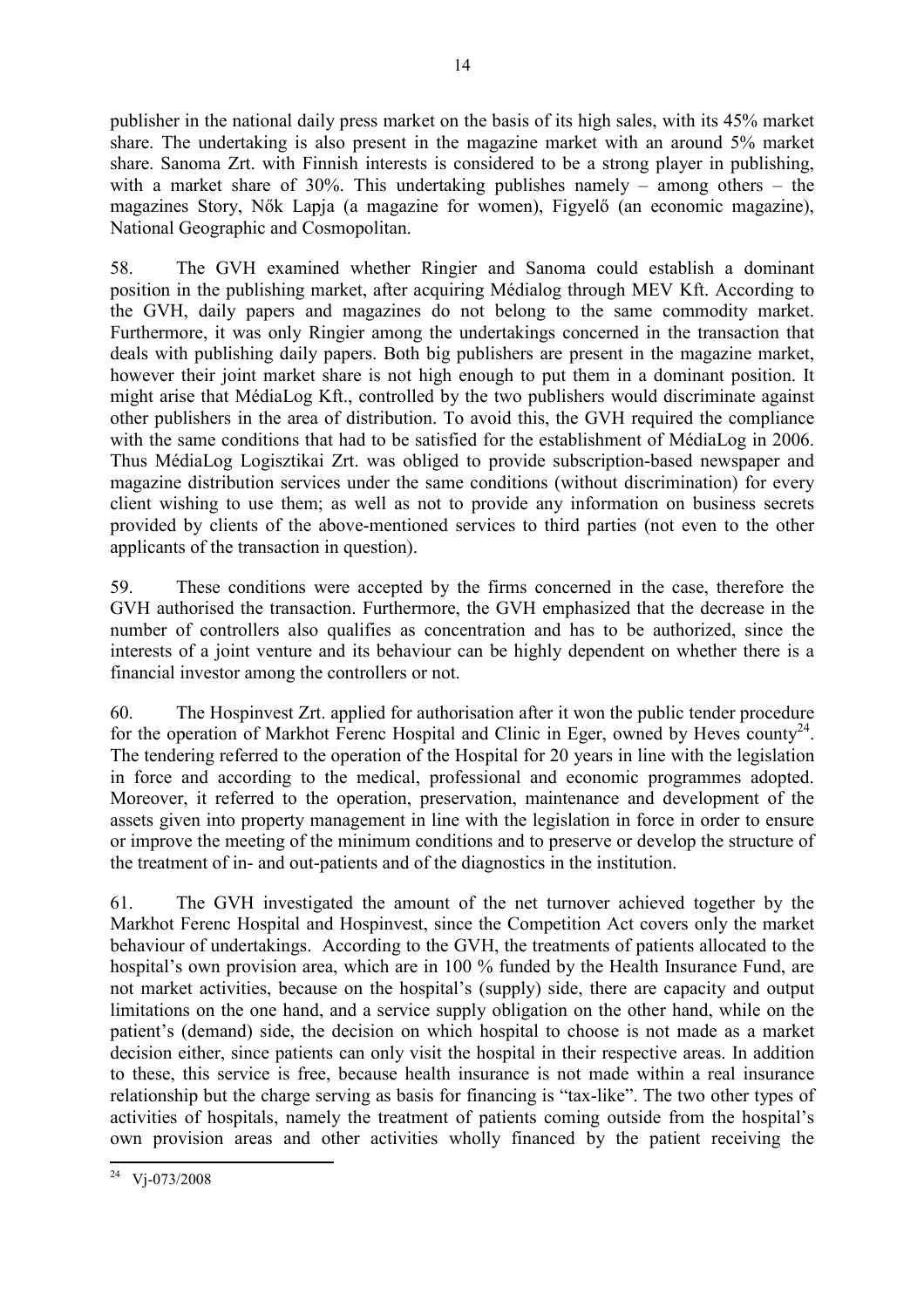treatment, can be regarded as market activities. The GVH concluded that only if the aggregate

15

net turnover of the undertakings concerned originating from these two latter kinds of activities had exceeded the HUF 15 billion threshold, would the GVH have examined the possible distorting effect of the transaction. The GVH found that the HUF 15 billion threshold is by no means exceeded. Consequently, the concentration was not subject to an approval by the GVH due to the small scale of the market activities.

### 3. The role of competition authorities in the formulation and implementation of other policies, e.g. regulatory reform, trade and industrial policies

62. Within the framework of competition advocacy the GVH tries to influence state decisions in favour of competition. In these efforts the GVH uses its rights granted to it by the Competition Act relying on the constitutional right for free competition, and raises the awareness of general public. State decisions in this context include the shaping of public policies and the individual decisions and interventions of the government and other state bodies.

63. The most important form of competition advocacy is the opining of legislation. However, other tools are also available; e.g. the GVH may also submit proposals and its role is not restricted to mere reactions to others' initiatives.

# 3.1 Opining draft pieces of legislation

64. According to the Competition Act all draft pieces of legislation that might affect the scope of duties of the GVH have to be submitted for opining to the GVH. In 2008 360 proposals and drafts were submitted for opining, with a sixth of them requiring a detailed analysis from a competition perspective. The number of submitted proposals and drafts was by 30% less than it was in the previous year and several important draft pieces of legislation "bypassed" the GVH owing to the negligence of the proponents. The GVH tries to call the attention of the codifiers to this problem and prepares and submits its opinion even if it only gets to know about the piece of legislation after it was adopted.

65. In 2008 the GVH gave detailed remarks to the new draft of the Act on Media. According to the draft the codifier would abolish the rigid regulation based on the access to limited resources, and build it on the market players' market power and ability to influence the consumers' opinion. The draft did not contain elements about the ex ante control of behaviour, which would have been in line with the outcome of the GVH's sectoral inquiry on electronic media market. The new regulation would assign the tasks to the GVH related to the competition in the media and press markets, especially in deciding whether the market actors have significant market power (SMP) or not, but the draft has not been adopted yet.

66. The GVH prepared a comprehensive study about the system of compulsory originality control of motor vehicles, its regulation and the functioning of the market. This system was introduced in 1999 in order to filter out stolen cars in the course of sale transactions, but – according to the results of the study – it doesn't serve its goal well enough and doesn't operate in an efficient way. Consequently the GVH proposed the review of the state supervision, the reduction of the originality control fees or the alteration of the service to become market-based.

67. In the course of the statutory-based cooperation in SMP procedures between the sectoral regulators and the competition authority, certain decisions of the National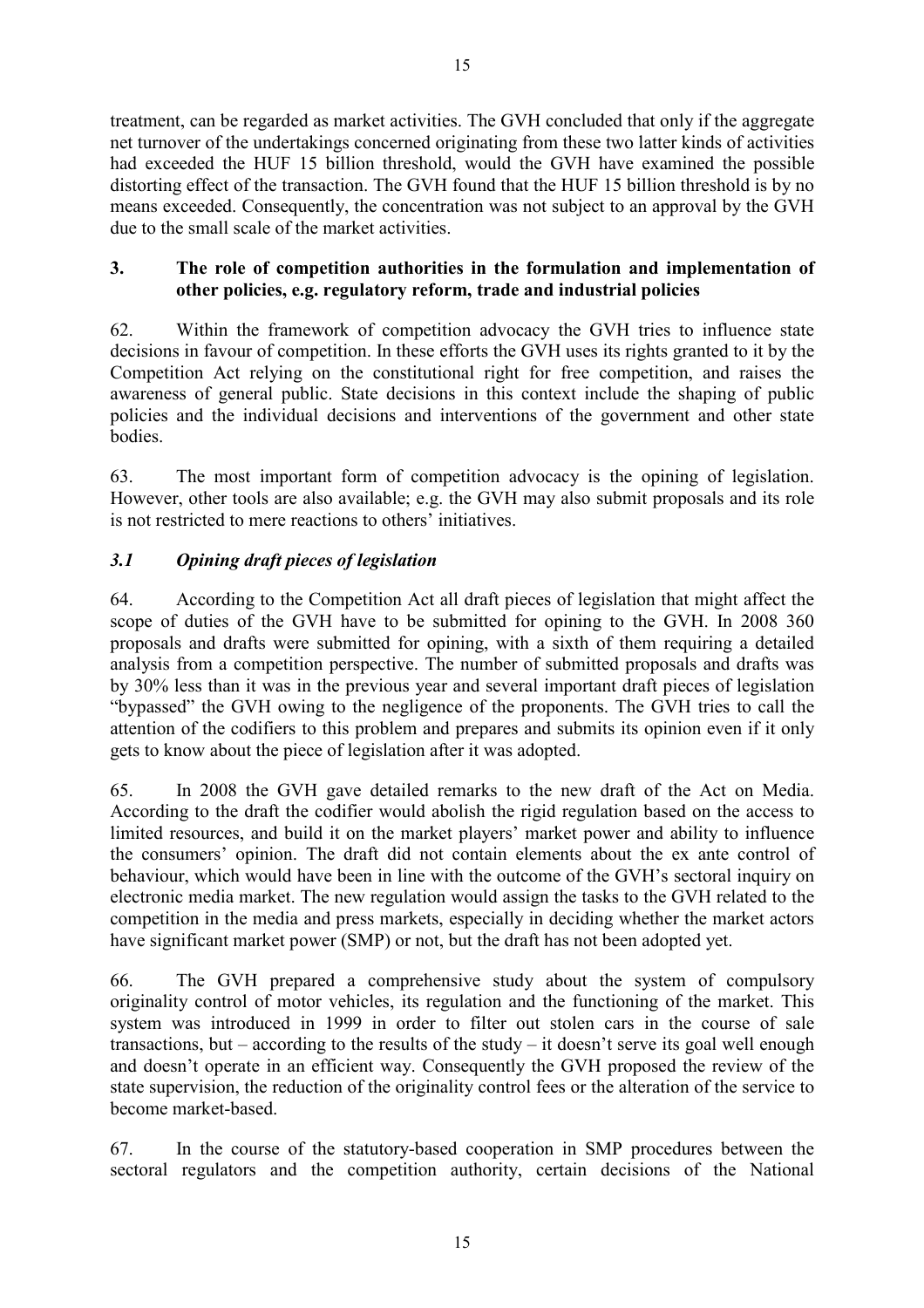Communications Authority (Nemzetközi Hírközlési Hatóság, NHH) and the Hungarian Energy Office (Magyar Energia Hivatal, MEH) were commented by the GVH. According to the GVH's view, competition in the electronic communication sector develops adequately due to the fine-tuning of the regulation, while there is still a lot to do concerning the regulation of electricity markets. As regards this latter sector, most comments of the GVH related to the decisions about the obligations of the service providers that possess SMP in the wholesale markets.

68. In addition to these, the GVH had a significant advocacy role concerning drug commerce, tourism, taxi services, the financing of higher education institutions and rail public service as well as in the field of rules for public procurement. The Authority was also very active in the implementation process of the UCP directive.

#### 4. Summaries of or references to new reports and studies on competition policy issues

69. Throughout 2008 the GVH continued the sectoral inquires on customer mobility in retail banking and on electronic media. Both works were launched in the previous year. The final reports of both sectoral inquiries will be published at the beginning of 2009.

70. The reason of the initiation of a sectoral inquiry in the banking sector was that based on market information and information obtained from the proceedings, it seemed to be reasonable to investigate the markets of households' and small enterprises' current accounts, personal loans, personal mortgage loans and housing mortgage loans to explore, whether customer mobility and thus effective competition were hindered. As a result of the investigation the GVH established that shortcomings in the regulation of switching had the potential to seriously limit consumers' choice and consequently effective competition did not always prevail on the market.

71. The GVH identified four factors that may have distorted competition on the market of household loans: (1) unilateral modification of contract terms and conditions are applied too broadly, (2) banks impose high switching costs (closing charges) on consumers, (3) lack of price transparency renders the comparison of products more difficult and (4) the nonportability of state subsidies for mortgage loans enhances contract asymmetry for the benefit of lenders. Concerning the market of current accounts the inquiry established that direct expenses related to switching are not excessively high. However, switching might be difficult due to the lack of transparency of the offers and to the cumbersome administration.

72. After publishing the report of the sectoral inquiry – based on its observations – the GVH turned to the relevant ministries, authorities and the Banking Association with its recommendations concerning the improvement of regulation in the above mentioned fields. The active competition advocacy efforts of the GVH also contributed to the outcome that in March 2009 the Hungarian Parliament adopted an amendment that limits the possibilities of banks to modify the loan and leasing contracts unilaterally – thus resolves at least partly the above-mentioned problems. As a result, the different types of interests, fees and costs can be modified unfavourably for customers only if the modification is objectively justifiable by external events and its possibility is explicitly mentioned in the contract previously. A change of an external event allows the modification of one single item only. An important feature of the amendment is that banks are obliged to inform their customers personally about any potential change 60 days before the implementation. According to this, an announcement published in branches or through the website of the bank 15 days before the change was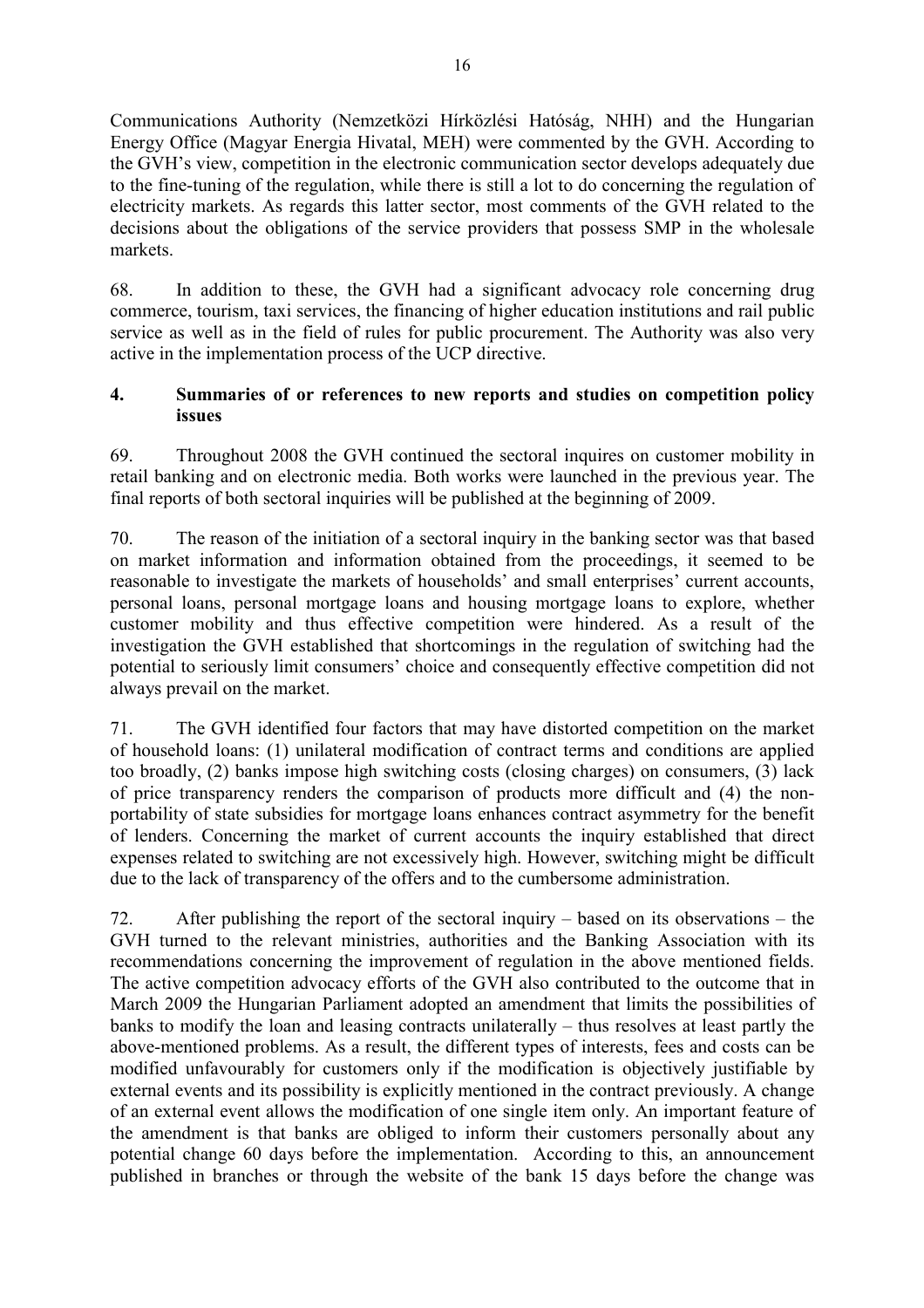sufficient to meet the legal requirements – but it did not provide the customers with enough time to consider switching of the supplier. Since the perception of the GVH was that the switching costs are considerable enough to deter customers from trying to find another bank to refinance their loans, it made also suggestions to set off this effect. According to the new regulation, if a modification is disadvantageous for customers, they have the right to terminate the contract free of charge. Another result of the recommendations of the GVH is that the sector-specific regulator is planning to create a verifiable product-comparison website, which could improve the transparency in the market.

73. The sectoral inquiry on electronic media market was initiated in July 2007 in order to evaluate the retail and wholesale markets of television broadcasting (content provision and content packaging service), the television advertising market, the access to sport and film rights and the conditions for television broadcasting. At the beginning of the investigation the GVH identified the following circumstances that might have led to the restriction of competition: (1) the market shares of the two commercial television channels with countrywide coverage on the advertising market did not seem to be proportional compared to the number of their viewers, (2) the success of the entry of content providers to the Hungarian market strongly depends on cable television platforms (whether they can use them or not) and (3) the platform providers are all vertically integrated to a certain extent (there are no independent content packaging providers) that also might raise concerns in connection with the simplicity of the entry of content providers.

74. According to the report of the sectoral inquiry, the GVH did not identify any circumstance in relation to the above-mentioned core concerns which would have justified the initiation of a competition supervision proceeding or an initiative for the modification of the relevant regulation. First of all, the presumed disproportion concerning the possessed share of the advertisement market and the number of viewers was proved to be true only in the case of the biggest commercial channel, but it could be justified by efficacy arguments and peculiarities of the advertisement market. Secondly, the concern about the access to cable networks was not proven to be problematic in practice as the growing competition among the different platforms dissolves the incentives of cable television providers to refuse to deal with any of the content providers. Finally, the GVH established that the lack of independent content packaging providers was a result of objective circumstances, and it did not hinder competition among content providers in itself.

75. The GVH pointed out that all of the initial concerns had a reasonable explanation, therefore no intervention was needed. However, the sectoral inquiry was undoubtedly useful for the GVH as it helped to reach better understanding about the market mechanisms on the electronic media market that is under continuous development. The evaluation of the current market forces and characteristics strongly supported the further creation of the GVH's approach in this dynamic field.

### 5. Resources of the competition authority

### 5.1 Resources overall (current numbers and change over previous year)

### 5.1.1 Annual budget (in HUF and EUR)

|      | million HUF | 576.4 |  |  |
|------|-------------|-------|--|--|
| 2000 | million EUR | 2.3   |  |  |
| 2001 | million HUF | 950.2 |  |  |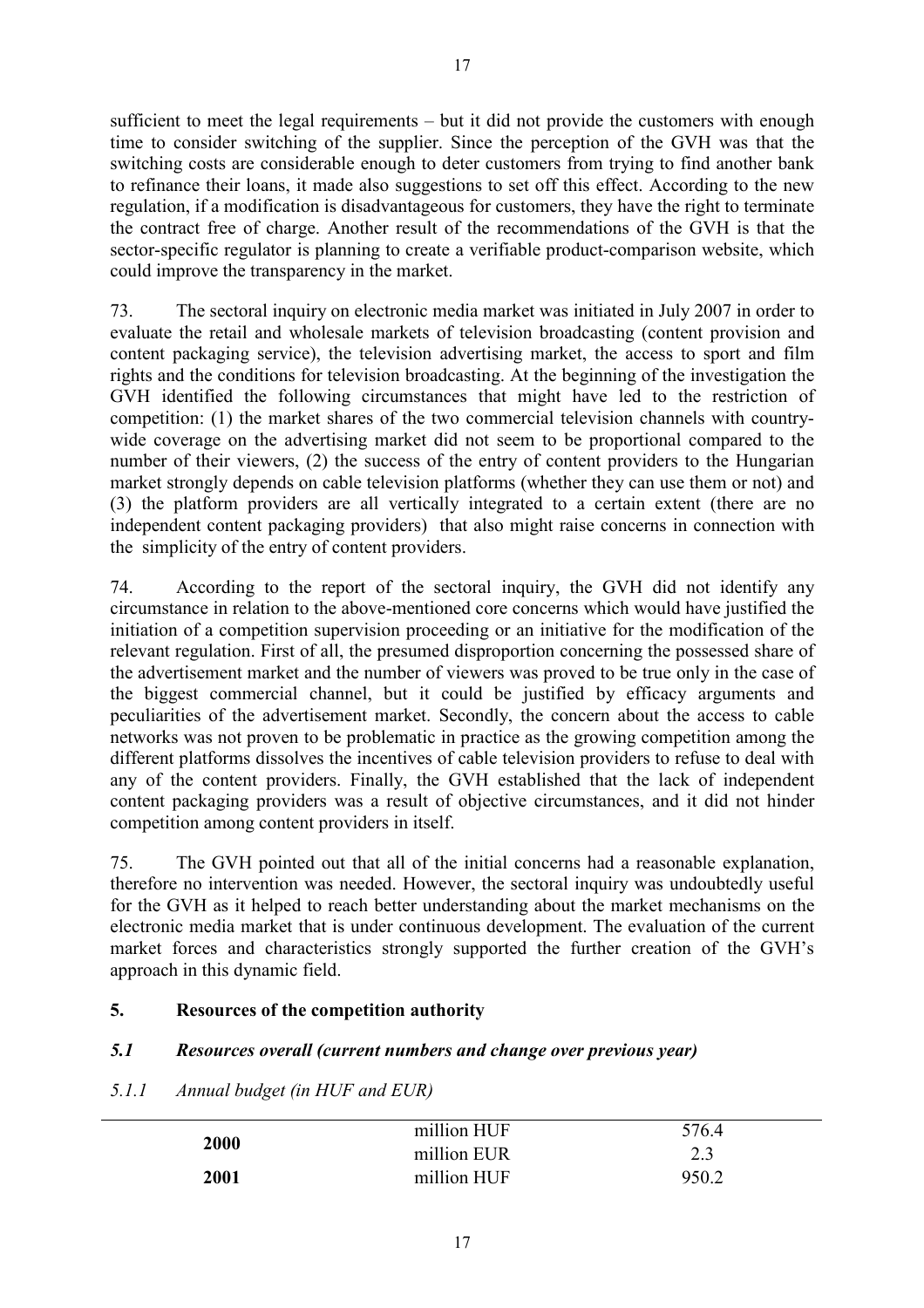|      | million EUR | 3.8    |
|------|-------------|--------|
|      | million HUF | 1179   |
| 2002 | million EUR | 4.7    |
|      | million HUF | 1196   |
| 2003 | million EUR | 4.8    |
|      | million HUF | 1164   |
| 2004 | million EUR | 4.7    |
|      | million HUF | 1522   |
| 2005 | million EUR | 5.8    |
|      | million HUF | 1787   |
| 2006 | million EUR | 7.1    |
|      | million HUF | 2294.4 |
| 2007 | million EUR | 9.1    |
| 2008 | million HUF | 2399   |
|      | million EUR | 8.9    |

5.1.2 Number of employees (person-years)

| <b>Economists</b>         |      |      |      |      |      |      |      |      |
|---------------------------|------|------|------|------|------|------|------|------|
| 2000                      | 2001 | 2002 | 2003 | 2004 | 2005 | 2006 | 2007 | 2008 |
| 21                        | 27   | 32   | 31   | 31   | 28   | 27   | 31   | 33   |
|                           |      |      |      |      |      |      |      |      |
| <b>Lawyers</b>            |      |      |      |      |      |      |      |      |
| 2000                      | 2001 | 2002 | 2003 | 2004 | 2005 | 2006 | 2007 | 2008 |
| 38                        | 36   | 43   | 49   | 49   | 49   | 39   | 44   | 47   |
|                           |      |      |      |      |      |      |      |      |
| Other professionals       |      |      |      |      |      |      |      |      |
| 2000                      | 2001 | 2002 | 2003 | 2004 | 2005 | 2006 | 2007 | 2008 |
| 26                        | 21   | 18   | 19   | 18   | 18   | 14   | 14   | 11   |
|                           |      |      |      |      |      |      |      |      |
| <b>All staff combined</b> |      |      |      |      |      |      |      |      |
| 2000                      | 2001 | 2002 | 2003 | 2004 | 2005 | 2006 | 2007 | 2008 |
| 104                       | 120  | 120  | 120  | 119  | 116  | 114  | 114  | 120  |
|                           |      |      |      |      |      |      |      |      |

### 5.2 Human resources (person-years) applied to

5.2.1 Enforcement against anticompetitive practices, merger review and enforcement

76. This activity required approximately 60 person-years including merger review<sup>25</sup> but excluding consumer protection (unfair competition). Professionals at theoretical sections (legal, international, competition policy) were counted as 0,5 person-year.

 $\overline{a}$ 

 $25$  There is no dedicated staff for merger review.